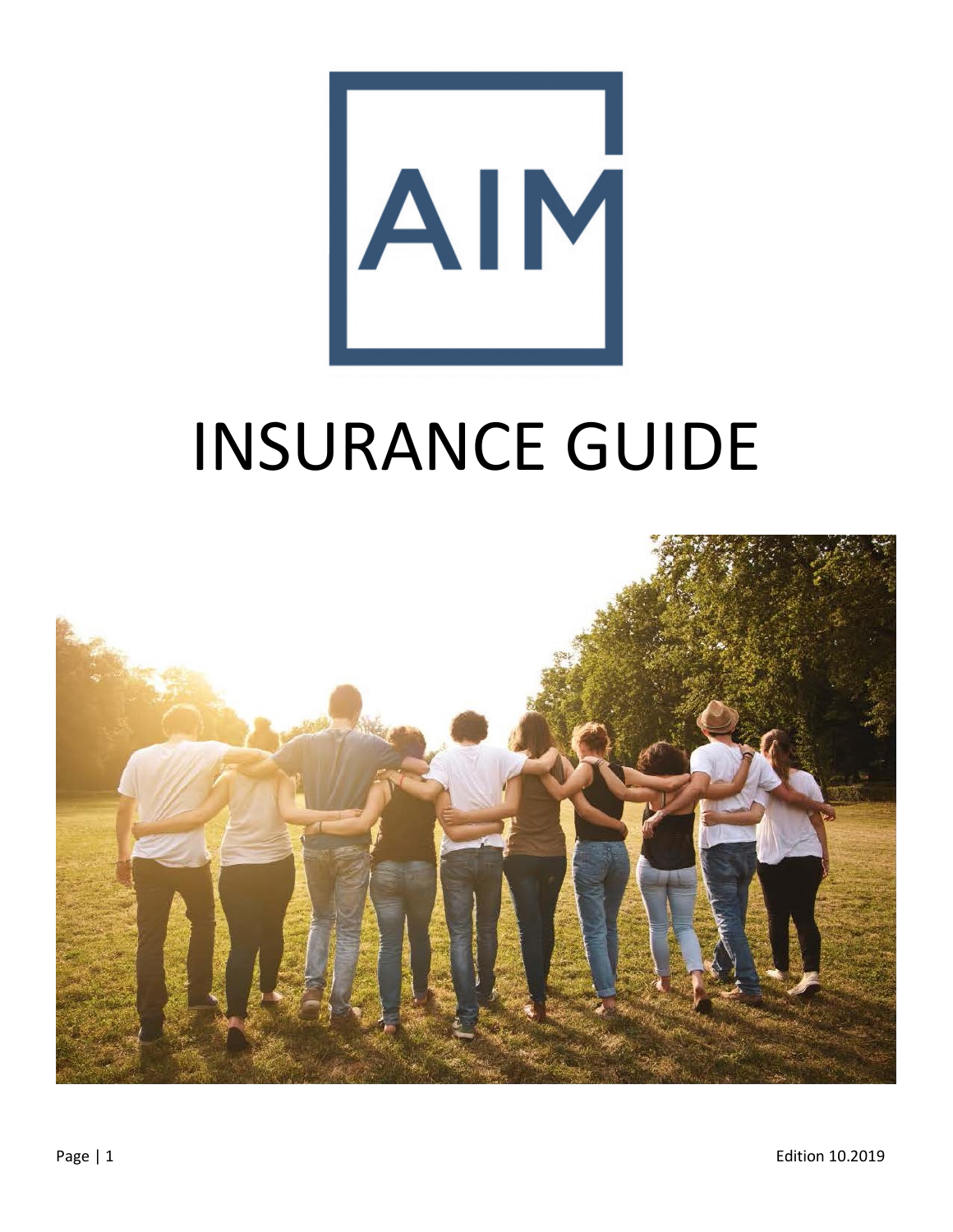# **Table of Contents**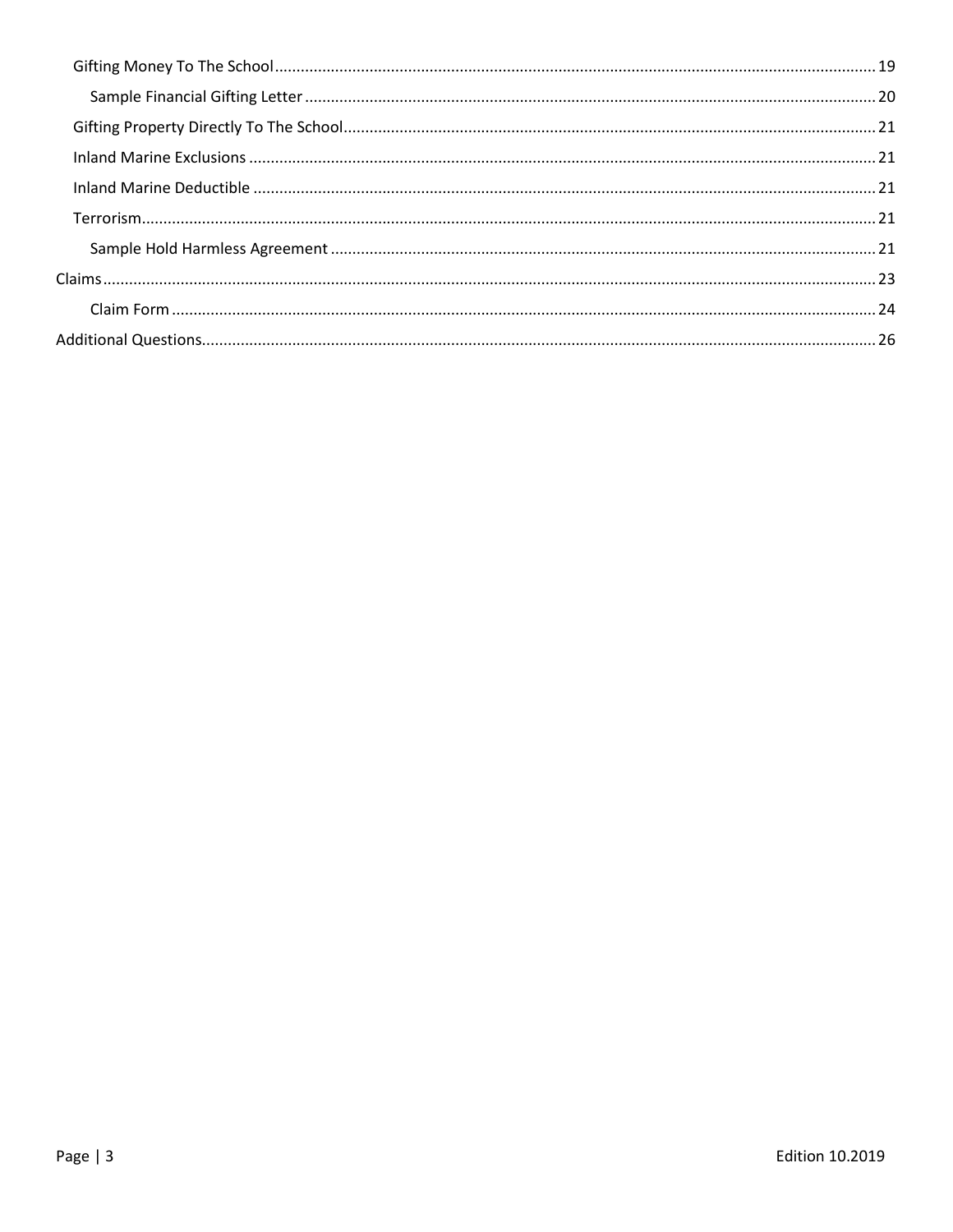# <span id="page-3-0"></span>**Why Does My Organization Need Insurance?**

The number one question that most Parent Teacher groups face today is "Why does my Organization need insurance?" That's a great question and one that every Parent Teacher group should ask itself. There are many misconceptions about insurance when it comes to Parent Teacher groups. Did you know that you, as an individual member or officer of your Organization, could be held personally liable for an accident that occurs at one of your events? Personal Liability means that your personal assets could be at risk if you were sued because of something that happened at one of your Organizations events. Are you willing to put your checking account, your savings account, possibly your 401k or other assets at risk for your Organization?

Insurance not only protects your Organization, but also protects you as an individual, especially when there is limited coverage through your homeowner's insurance. This Insurance Guide will walk you through the risks that you are exposed to as a Parent Teacher group, ways to reduce that liability, and how insurance policies can protect your Parent Teacher group and its members, should something happen at one of your events.

# <span id="page-3-1"></span>**General Liability Covers Everything: FALSE**

#### **Common Misconceptions:**

- Parent Teacher groups are immune from liability because of their non-profit status
- The school's insurance covers Parent Teacher groups for all of their events.
- Liability protects the Parent Teacher groups from all risks.

"We have insurance." That's a statement that we hear as a Customer Service Team every day. The problem with making that statement, however, is that it's extremely broad. The truth is that most Parent Teacher groups don't know what coverage they have, nor do they know what risks those policies are protecting them from. When thinking about your personal insurance policies, you wouldn't expect your Homeowners Insurance Policy to pay if you were in an automobile accident. Nor would you expect your Health Insurance Policy to pay if your home burned down. Each one of your personal insurance policies does something totally and distinctively different. The same thing is true concerning Parent Teacher group Insurance policies. Professional Liability insurance doesn't cover your Organization against embezzlement, nor does your General Liability policy provide coverage if your Organization's fundraising t-shirts are stolen.

There are four different insurance policies offered to Parent Teacher groups that have totally different objectives which we will cover in this guide.

- **1. General Liability with Extended Medical Payments**
	- Optional Extended Accident Medical Payments Endorsements
	- Optional Media Liability Endorsements
	- Optional Terrorism Coverage
- **2. Professional Liability (Directors & Officers Liability)**
- **3. Fidelity Bond (Crime)**
- **4. Inland Marine (Business Personal Property)**
	- Optional Terrorism Coverage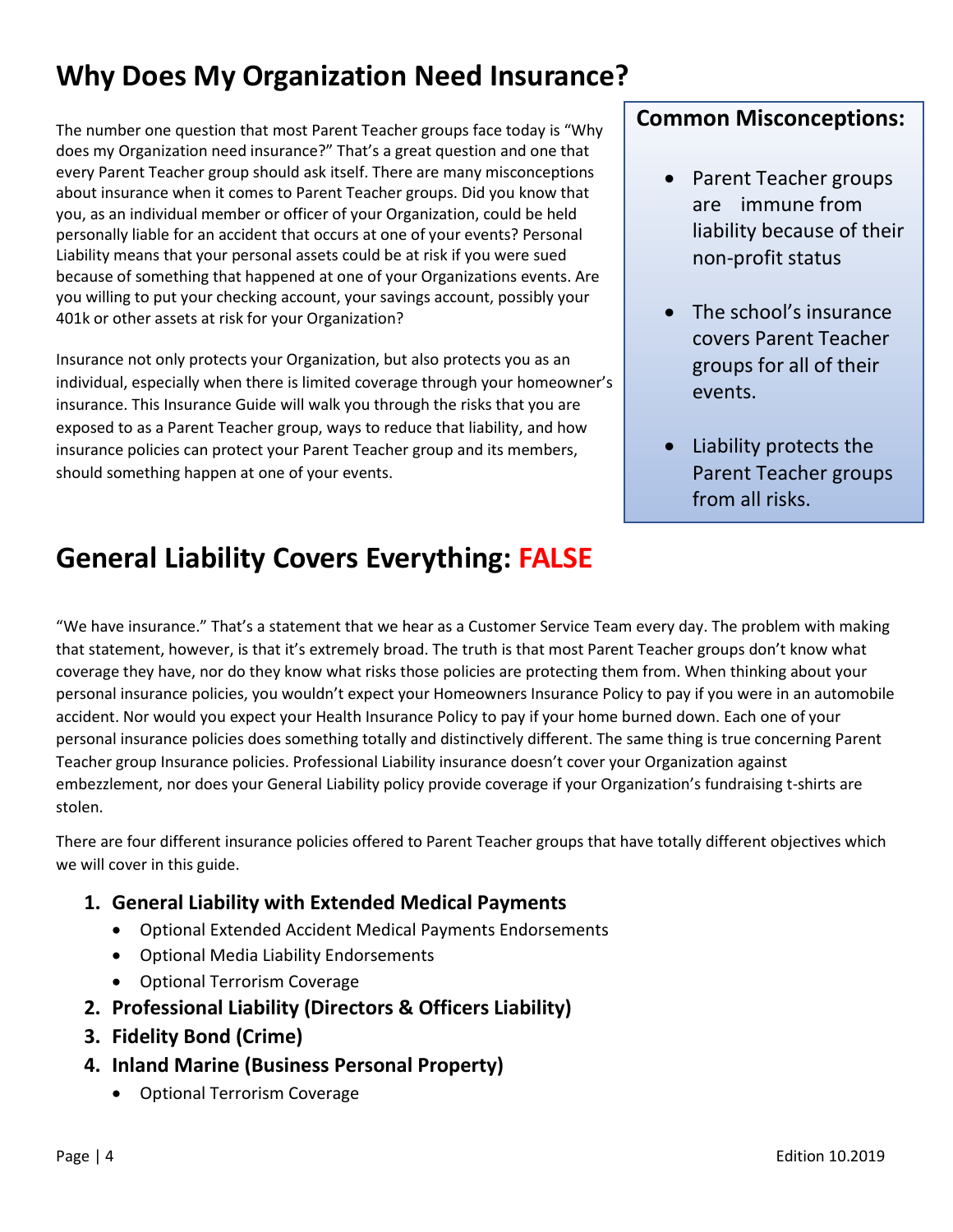# <span id="page-4-0"></span>**General Liability**

Let's face it, everyone involved in a parent Teacher group is volunteering for the same reason…the kids. Even though you are putting your valuable time and numerous hours into making your Organization the best that it can be, there are still certain risks that you are exposed to as a volunteer. While attending your fall carnival, a child could fall down and get hurt. You may not see that as a risk that you should be concerned with, but what if the parents of that child don't have health insurance? The family will be looking for someone to help with those expenses. After all, it was at your event that their child was injured. In the event that an incident leads to a lawsuit against your Organization, as a volunteer named in a lawsuit, your personal assets could be at risk. The General Liability policy protects not only your Organization but protects you as a member as well.

Always think about Liability in these terms: "It's YOUR fault that my child was injured at the PTA Carnival."

#### <span id="page-4-1"></span>**Bodily Injury and Property Damage**

Bodily Injury & Property Damage are covered in 2 parts under your General Liability policy:

- 1. *Liability* \$1 or \$2 million per occurrence and a \$2 million General Aggregate to cover damages for bodily injury or damage to property of others.
- 2. *Extended Medical Payments* up to \$5,000 per person to cover medical expenses (outside a lawsuit.)

The *Liability* portion will come into effect for lawsuits in which your Organization is being sued for bodily injury or property damage of others. You have up to \$1 or \$2 million (depending on the policy you choose) per occurrence per policy period to compensate for any judgments made against you.

The *Extended Medical Payments* portion will come into effect for minor medical injuries that are sustained by a volunteer of your Organization, a board member, or a third party at one of your Organization's sponsored events. This is by no means a health insurance policy. The Medical Payments clause of your liability policy will pay secondary to any personal health insurance that the injured party may have. Medical Payments coverage helps protect your Organization and its members by deterring a lawsuit, while helping the injured party cover out of pocket expenses they may incur in seeking treatment.

#### <span id="page-4-2"></span>**Sponsored Events**

To extend your General Liability policy to your Organization, you must be hosting an event sponsored by your Parent Teacher group. The requirements of a sponsored event are:

- 1. The event must be approved by your Organization
- 2. The event must be scheduled by your Organization
- 3. The event must be planned by your Organization
- 4. The majority of the manpower must be provided by your Organization's members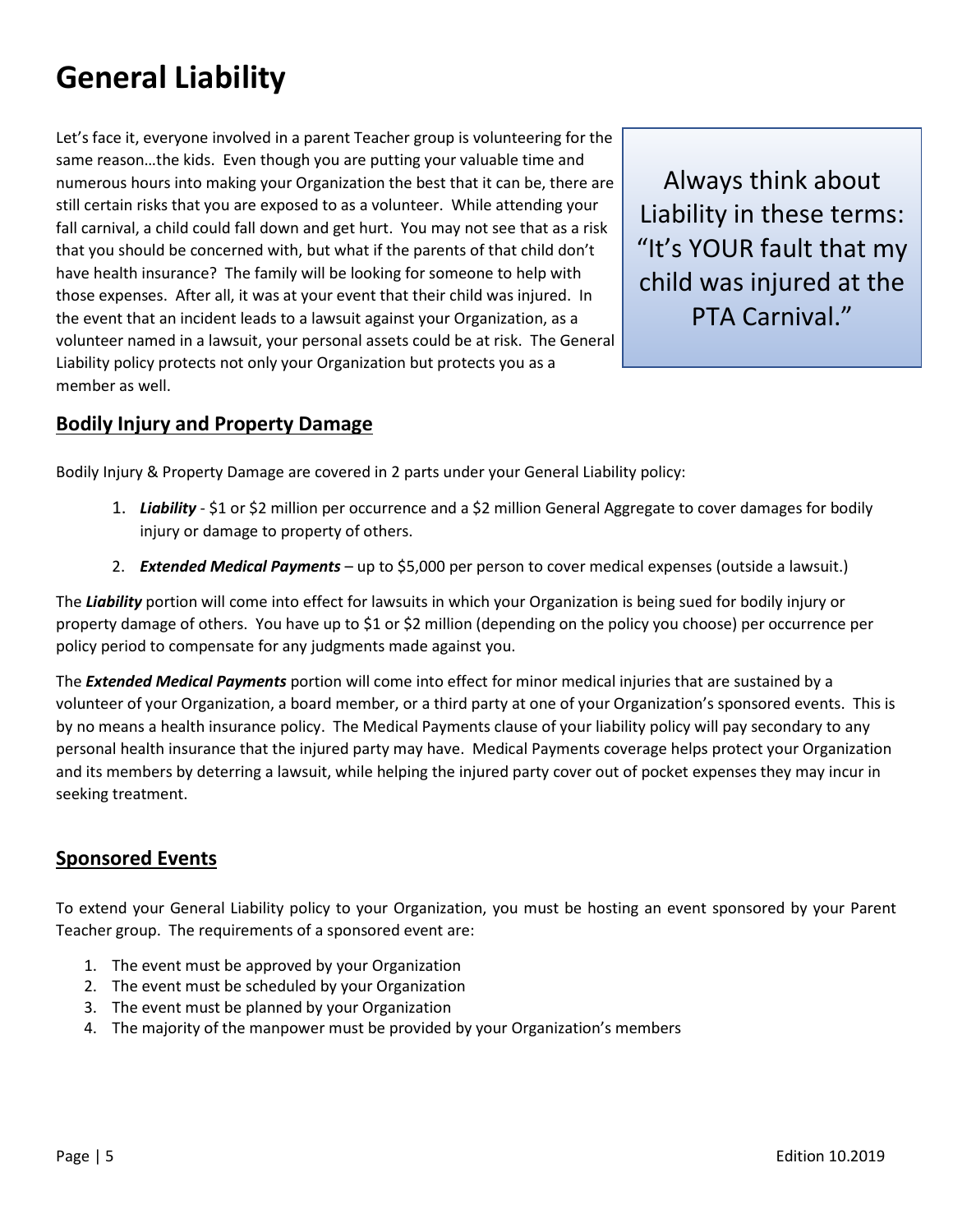

**STOP:** This activity if potentially excluded from your policy. Contact AIM for more details.

PAUSE: Use Caution. Even thought this event is potentially covered under your policy, this is a high risk event and you need to take extra precaution when hosting.

**PLAY:** Covered Event

<span id="page-5-0"></span> $\mathbf{T}$ 

|               | After School Programs                                                             | Confetti Eggs              |                               | Mechanical/Motorized Rides       |
|---------------|-----------------------------------------------------------------------------------|----------------------------|-------------------------------|----------------------------------|
|               | Archery                                                                           | <b>Costume Parties</b>     |                               | Moon Walks                       |
|               | Aircraft                                                                          | Cow Bingo                  |                               | Open Houses                      |
| $\mathbf{II}$ | $ \hspace{-.06in} \hspace{-.06in} $<br>All Night Lock-Ins                         | <b>Crossing Guards</b>     | $ \mathbf{I} $                | One Day Athletic Events          |
| Ш             | <b>Animal Rides</b>                                                               | <b>Drones</b>              | E                             | <b>Parent Education</b>          |
|               | $ \hspace{-.06in} \hspace{-.06in} $<br>Apple Bobbing                              | <b>Dunk Tanks</b>          | $\blacktriangleright$         | Pee Wee Golf                     |
|               | Arts & Crafts Activities                                                          | Egg Toss                   | $\blacktriangleright$         | Performing Arts                  |
|               | ▶<br>Asbestos Exposure                                                            | <b>Enrichment Programs</b> | $\bullet$                     | Petting Zoos                     |
|               | $\blacktriangleright$<br>Athletic Leagues, Clinic, Camps                          | <b>Face Painting</b>       | $\blacktriangleright$         | <b>Picnics</b>                   |
|               | $\blacktriangleright$<br><b>ATVS</b>                                              | <b>Family Portraits</b>    | Þ,                            | Pizza Night                      |
|               | Auctions                                                                          | <b>Fashion Shows</b>       |                               | <b>Ring Toss</b>                 |
| Ш             | <b>Babysitting at Meetings</b>                                                    | Fireworks                  | $\ket{\rm I\!I}$              | <b>Rock Climbing Walls</b>       |
|               | ▶<br><b>Bake or Food Sales</b>                                                    | Fishing (from land)        |                               | Rocketry                         |
|               | Þ<br><b>Balloon Artists</b>                                                       | <b>Food Sales</b>          |                               | Sale of Weapons                  |
|               | Þ<br><b>Baseball Toss</b>                                                         | <b>Fortune Telling</b>     |                               | <b>Science Fairs</b>             |
|               | Þ<br><b>Beautification Projects</b>                                               | Fun Runs                   | $\ket{\rm{II}}$               | Skating Rink (Roller & Skating)  |
|               | <b>Bike Rodeos</b>                                                                | <b>Gift Wrapping</b>       |                               | <b>Spelling Bees</b>             |
|               | ▶<br><b>Book Fairs</b>                                                            | <b>Golf Tournaments</b>    | E                             | Sumo Wrestling                   |
| Ш             | $ \hspace{-.06in} \hspace{-.06in} $<br><b>Bounce Houses</b>                       | <b>Grad Nights</b>         | $\left( \blacksquare \right)$ | <b>Swim Parties</b>              |
|               | <b>Bowling</b>                                                                    | <b>Haunted Houses</b>      | P                             | <b>Talent Shows</b>              |
| Ш             | Broom Hockey                                                                      | <b>Hobby Shows</b>         |                               | Transportation                   |
|               | <b>Bungee Jumping</b>                                                             | <b>Hot Air Balloons</b>    |                               | Trailers (Detached or Non-Owned) |
|               | Cake Walks                                                                        | Ice Cream Socials          |                               | <b>Workers Compensation</b>      |
|               | $\vert \hspace{-.06in} \vert \hspace{-.06in} \vert$<br>Candy/Wrapping Paper Sales | Inflatable Slides          |                               | Workshops                        |
| Ш             | Carnivals                                                                         | Jail Auction Line Dancing  |                               | Zip Lining                       |
|               | <b>Colored Sand Painting</b>                                                      | Litter Cleanup             |                               |                                  |
|               | <b>Concession Stands</b>                                                          | <b>Magic Shows</b>         |                               |                                  |

Note: If you do not see an event you are having on this list, please call AIM to verify coverage. This list is not all inclusive and all events are subject to the limits and exclusions in the policy. Please contact us with any questions regarding your event.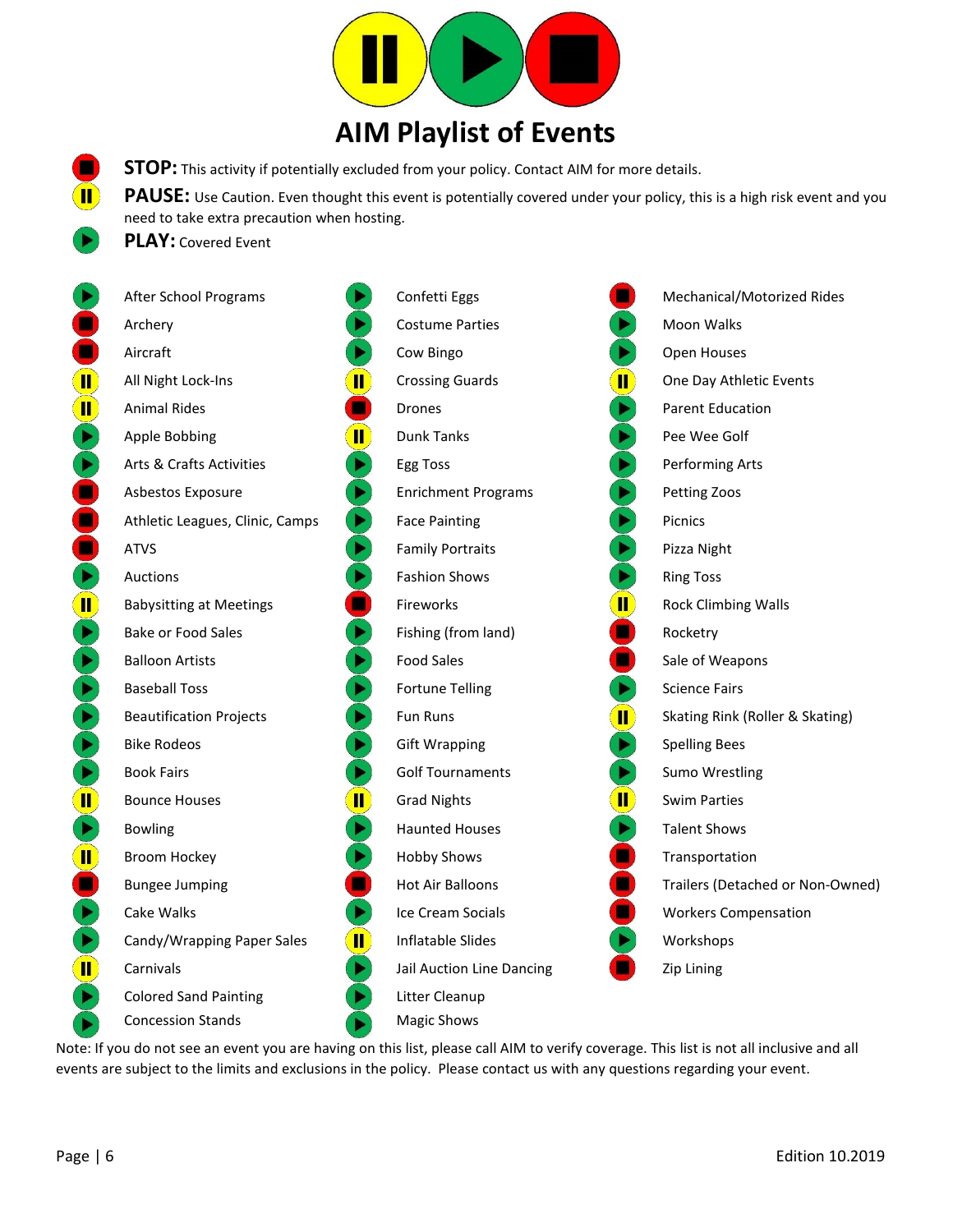#### <span id="page-6-0"></span>**General Liability Exclusions**

The following is a list of Specifically Excluded items under General Liability:

- Archery
- Automobiles & Vehicular Transportation of Any Type\*
- Asbestos Exposure
- Bungee Equipment or Bungee Jumping
- Athletic Activities- organized sports including (but not limited to) sport clubs, sports camps, municipality teams, school teams (public or private), sports leagues, college teams or professional teams
- Hot Air Balloons
- Lead Exposure
- Mechanical/Motorized Rides at Carnival\*
- Nuclear Exposure
- Parasailing
- Rocketry
- Scuba Diving
- Scouting
- Watercraft\*
- Weapons, including but not limited to guns, knives, Swords, Bows, Axes and Slip Shots/Catapults
- Workers Compensation Claims
- Zip Lining

\*Note: While the asterisked events are excluded in the event of a lawsuit, Medical Payments coverage may be available

#### <span id="page-6-1"></span>**Liability Waivers**

We receive many calls from Parent Teacher Groups asking about "waivers" of liability. It is very important to be aware that **you can never sign your liability away** regardless of the any document or waiver. A waiver will not hold up in court if your Organization is found at fault for an injury occurring at one of your events. However, a waiver is a tool used to help deter the lawsuit mindset. By having all participants sign a waiver, you are helping to plant the seed that the participant is responsible for their own actions. While a waiver isn't a requirement to extend coverage under the General Liability policy, it is a step in the right direction to help protect your Organization against bodily injury lawsuits. There are two different waivers included within this Risk Management Guide. The first is a **Parent's Approval and Student Waiver**. This would be used anytime you need a person under the age of 18 to sign for a specific event. The other is a **Participant's Waiver**. This would primarily be used anytime you want someone over the age of 18 to sign for a specific event. You will find both of these waivers listed on the pages to follow. Both of these documents are also available on our website at www.aim-companies.com.

Walk-a-thons, fun runs, field days, donkey basketball and other one day events are covered, as they are not considered to have a regular practice and game schedule.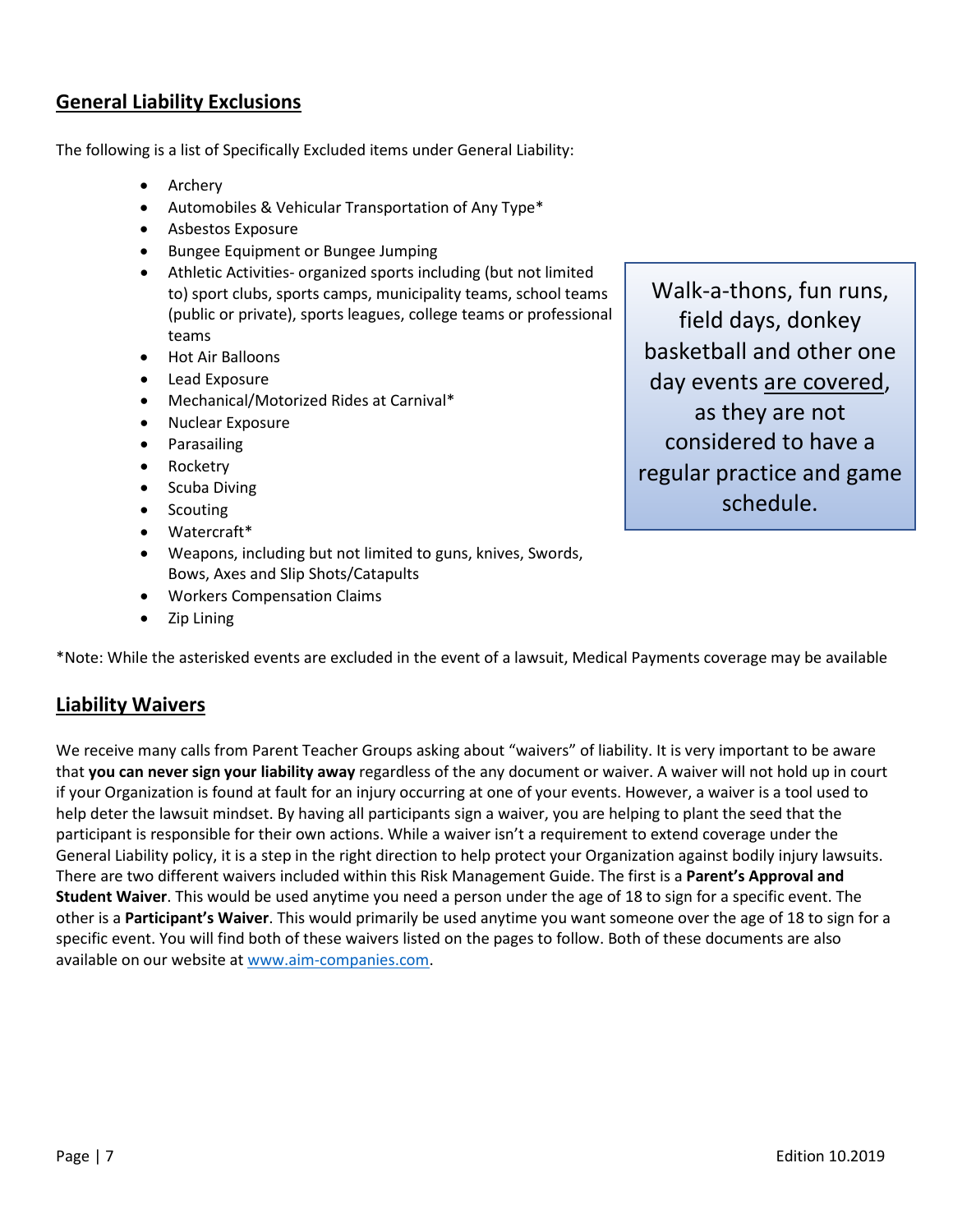## **Sample Parent's Approval And Student Waiver**

<span id="page-7-0"></span>

|                                                                                                                      |                   | has my (our) permission to participate in |                                                                                                                                                                                                                                                                                                                                                                                                                         |
|----------------------------------------------------------------------------------------------------------------------|-------------------|-------------------------------------------|-------------------------------------------------------------------------------------------------------------------------------------------------------------------------------------------------------------------------------------------------------------------------------------------------------------------------------------------------------------------------------------------------------------------------|
| Name of minor                                                                                                        |                   |                                           |                                                                                                                                                                                                                                                                                                                                                                                                                         |
|                                                                                                                      |                   | on                                        |                                                                                                                                                                                                                                                                                                                                                                                                                         |
| Event or Activity                                                                                                    |                   | Date                                      |                                                                                                                                                                                                                                                                                                                                                                                                                         |
| At                                                                                                                   |                   |                                           |                                                                                                                                                                                                                                                                                                                                                                                                                         |
| Location                                                                                                             |                   |                                           |                                                                                                                                                                                                                                                                                                                                                                                                                         |
| I (we), as parent(s) or guardian(s) of the minor, do hereby, for my (our) _                                          |                   |                                           |                                                                                                                                                                                                                                                                                                                                                                                                                         |
|                                                                                                                      |                   | Son/Daughter                              |                                                                                                                                                                                                                                                                                                                                                                                                                         |
| Myself, my (our) heirs, executors and administrators, remise, release and forever discharge                          |                   |                                           |                                                                                                                                                                                                                                                                                                                                                                                                                         |
| Parent Group                                                                                                         |                   |                                           |                                                                                                                                                                                                                                                                                                                                                                                                                         |
| And the                                                                                                              | $\_$ and all $\_$ |                                           | officers, employees and                                                                                                                                                                                                                                                                                                                                                                                                 |
| (State Parent Group - if any)                                                                                        |                   | (Parent Group)                            |                                                                                                                                                                                                                                                                                                                                                                                                                         |
| agents of each of the foregoing, acting officially otherwise, from any and all claims, demands, actions or causes of |                   |                                           |                                                                                                                                                                                                                                                                                                                                                                                                                         |
| action on account of referred. I hereby certify the minor is my (our)                                                |                   | Son/Daughter                              | ______and that his/her date                                                                                                                                                                                                                                                                                                                                                                                             |
| of birth is                                                                                                          |                   |                                           |                                                                                                                                                                                                                                                                                                                                                                                                                         |
| Date                                                                                                                 |                   |                                           |                                                                                                                                                                                                                                                                                                                                                                                                                         |
| word "none'.)                                                                                                        |                   |                                           | permission is granted for emergency treatment to be administered. It is further understood that the undersigned will assume full<br>responsibility for any such action, including payment of costs. I (we) hereby advise that the above named minor has had the following<br>allergies, medicine reactions or unusual physical condition which should be made known to a treating physician. (If none, please write the |
|                                                                                                                      |                   |                                           |                                                                                                                                                                                                                                                                                                                                                                                                                         |
|                                                                                                                      |                   |                                           |                                                                                                                                                                                                                                                                                                                                                                                                                         |
| Signature                                                                                                            | <b>Print Name</b> |                                           |                                                                                                                                                                                                                                                                                                                                                                                                                         |
| Address                                                                                                              | City              | Phone                                     |                                                                                                                                                                                                                                                                                                                                                                                                                         |
|                                                                                                                      |                   |                                           |                                                                                                                                                                                                                                                                                                                                                                                                                         |
| 2.<br>Signature                                                                                                      | <b>Print Name</b> |                                           |                                                                                                                                                                                                                                                                                                                                                                                                                         |
| Address                                                                                                              | City              | Phone                                     |                                                                                                                                                                                                                                                                                                                                                                                                                         |
| 3. Alternate Adult Contact:                                                                                          |                   |                                           |                                                                                                                                                                                                                                                                                                                                                                                                                         |
| Signature                                                                                                            | <b>Print Name</b> |                                           |                                                                                                                                                                                                                                                                                                                                                                                                                         |
| Address                                                                                                              | City              | Phone                                     |                                                                                                                                                                                                                                                                                                                                                                                                                         |

All waivers, letters and agreements provided here are samples, meant to serve as a guideline, and may not reflect language specific to your use, or your state. We recommend consulting an attorney should you need to implement any contractual agreement, waiver or gifting letter.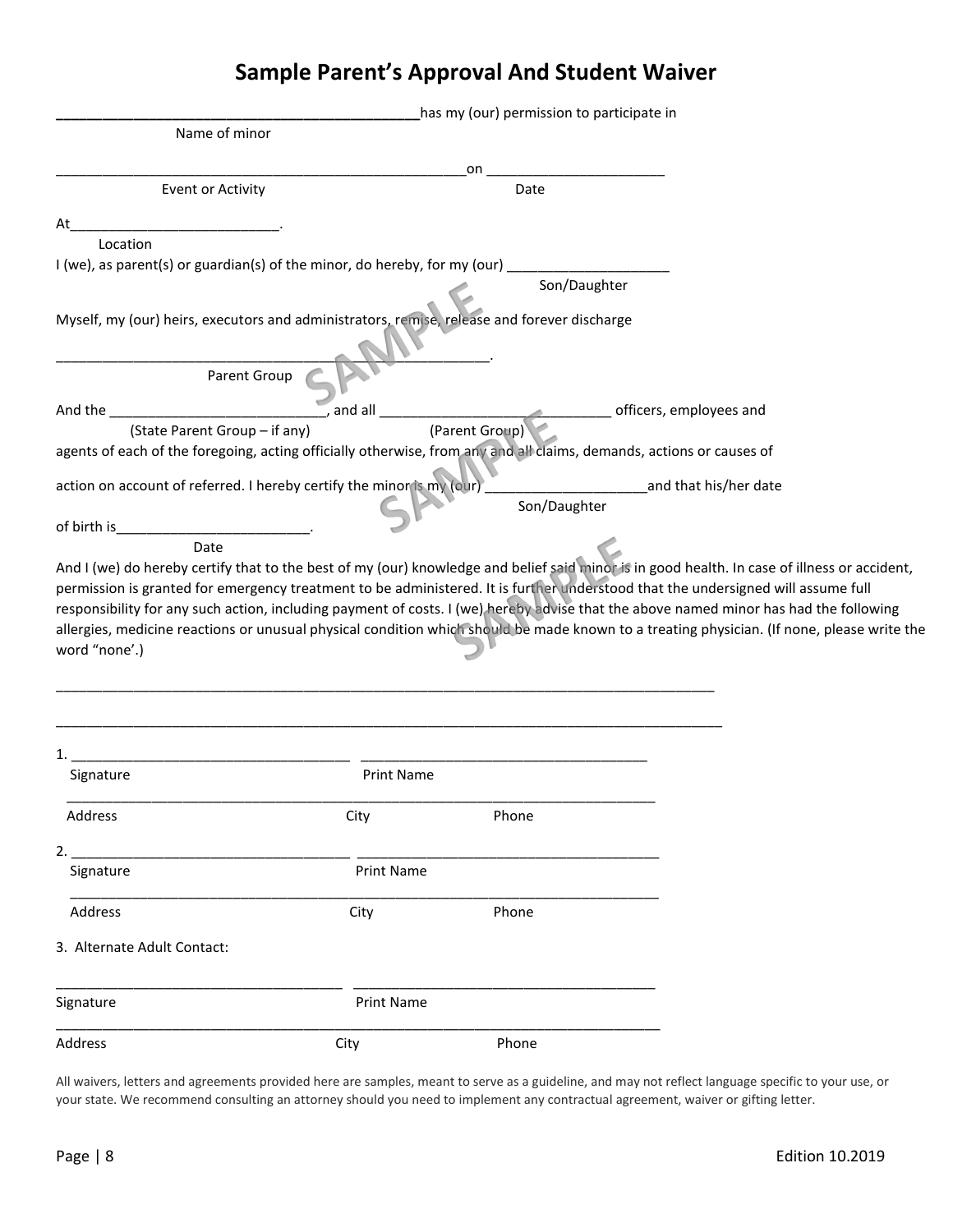## **Sample Participant's Waiver**

<span id="page-8-0"></span>In the consideration of the acceptance of my entry in the

|                                                                                                                                          | on             |                                                                            |  |
|------------------------------------------------------------------------------------------------------------------------------------------|----------------|----------------------------------------------------------------------------|--|
| (Event Title)                                                                                                                            |                | (Date)                                                                     |  |
| sponsored by _                                                                                                                           |                | I, the undersigned                                                         |  |
|                                                                                                                                          | (Parent Group) |                                                                            |  |
| participant, intending to be legally bound, do hereby for myself and heirs, executors,                                                   |                |                                                                            |  |
| administrators and assigns, forever waive, release and discharge any and all right, claims and                                           |                |                                                                            |  |
| actions for damages that I may have, or that may hereafter accrue to me against the __________                                           |                |                                                                            |  |
|                                                                                                                                          |                | _, including all unit, council and district organizations and all of their |  |
| (State Organization if any)                                                                                                              |                |                                                                            |  |
| officers, directors, members and volunteers.                                                                                             |                |                                                                            |  |
| I attest and verify that I am physically fit and able to participate in this event and acknowledge that I am aware of the inherent risks |                |                                                                            |  |
| in participating in an athletic event of this type.                                                                                      |                | AMPLE                                                                      |  |
| Signature                                                                                                                                | Date           |                                                                            |  |
| <b>Print Name</b>                                                                                                                        |                |                                                                            |  |
| Address<br>City                                                                                                                          |                | Phone                                                                      |  |

All waivers, letters and agreements provided here are samples, meant to serve as a guideline, and may not reflect language specific to your use, or your state. We recommend consulting an attorney should you need to implement any contractual agreement, waiver or gifting letter.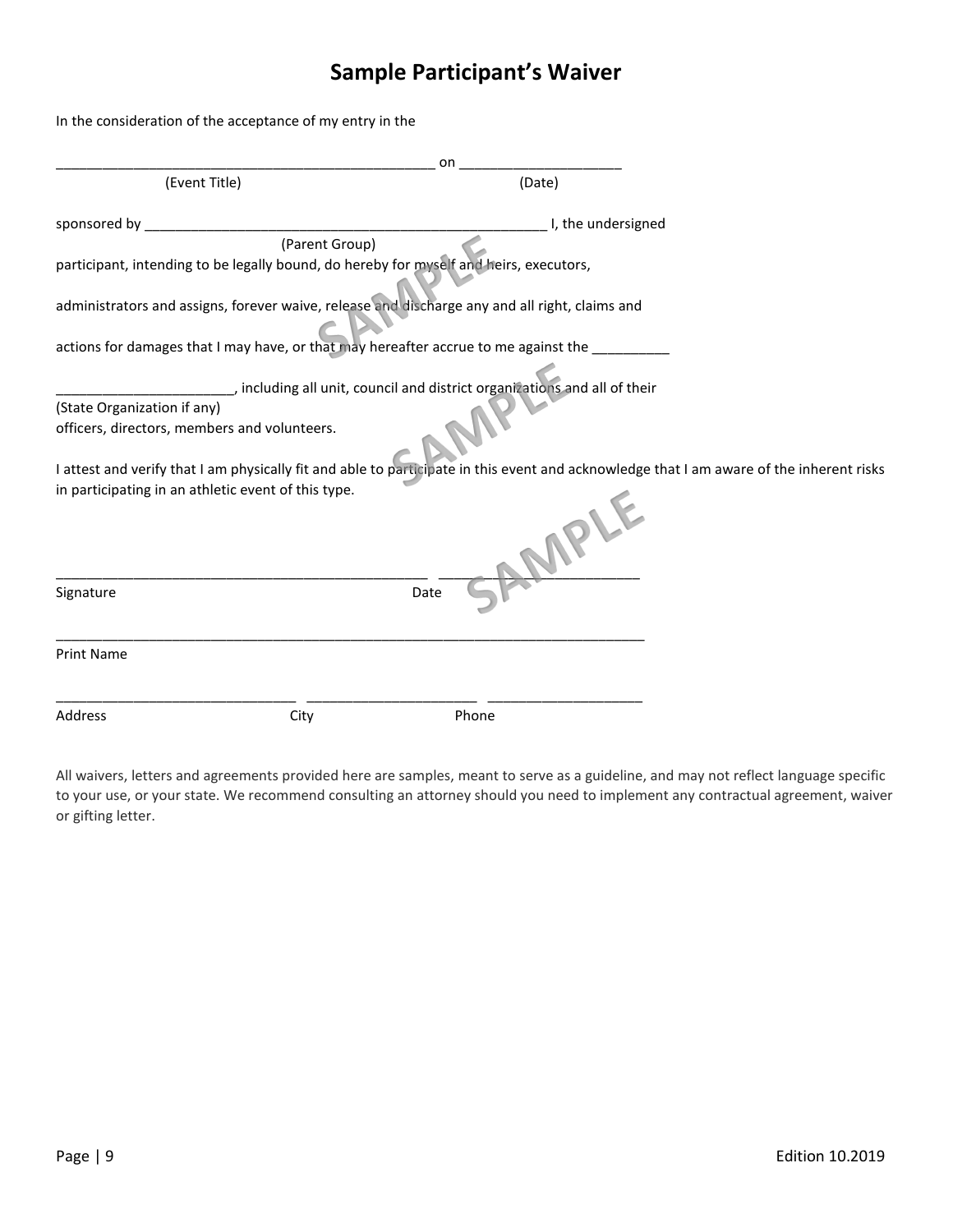#### <span id="page-9-0"></span>**Additional Insureds**

If you are having an event, the event site may ask you to list them as an Additional Insured on your General Liability policy. We do not charge for these additions and will be happy to do this at your request. As a precaution, you must know that adding someone as an Additional Insured means you share your limits with someone else under your policy. For example, let's say you have a fun run at the city park and the park requires you to add them on as an Additional Insured. If the park gets sued because of something that happens at your event, your policy would provide defense for both your Organization and the park, and you would SHARE total limits under your General Liability policy.

In order to process this request, we ask that you provide us with the form on the following pages. It is required that you provide the following information within the form:

- 1. The date and location of the event
- 2. The start and end time of the event
- 3. The name and address of the Additional Insured.
- 4. Any specific wording required by the entity wishing to be added as an additional insured onto your policy. (subject to approval)

Additional Insured forms can be found a[t www.aim-companies.com.](http://www.aim-companies.com/) You can fill out this form online and email to us at [aim@aim-companies.com](mailto:aim@aim-companies.com) or fax it to us at 214-360-0802.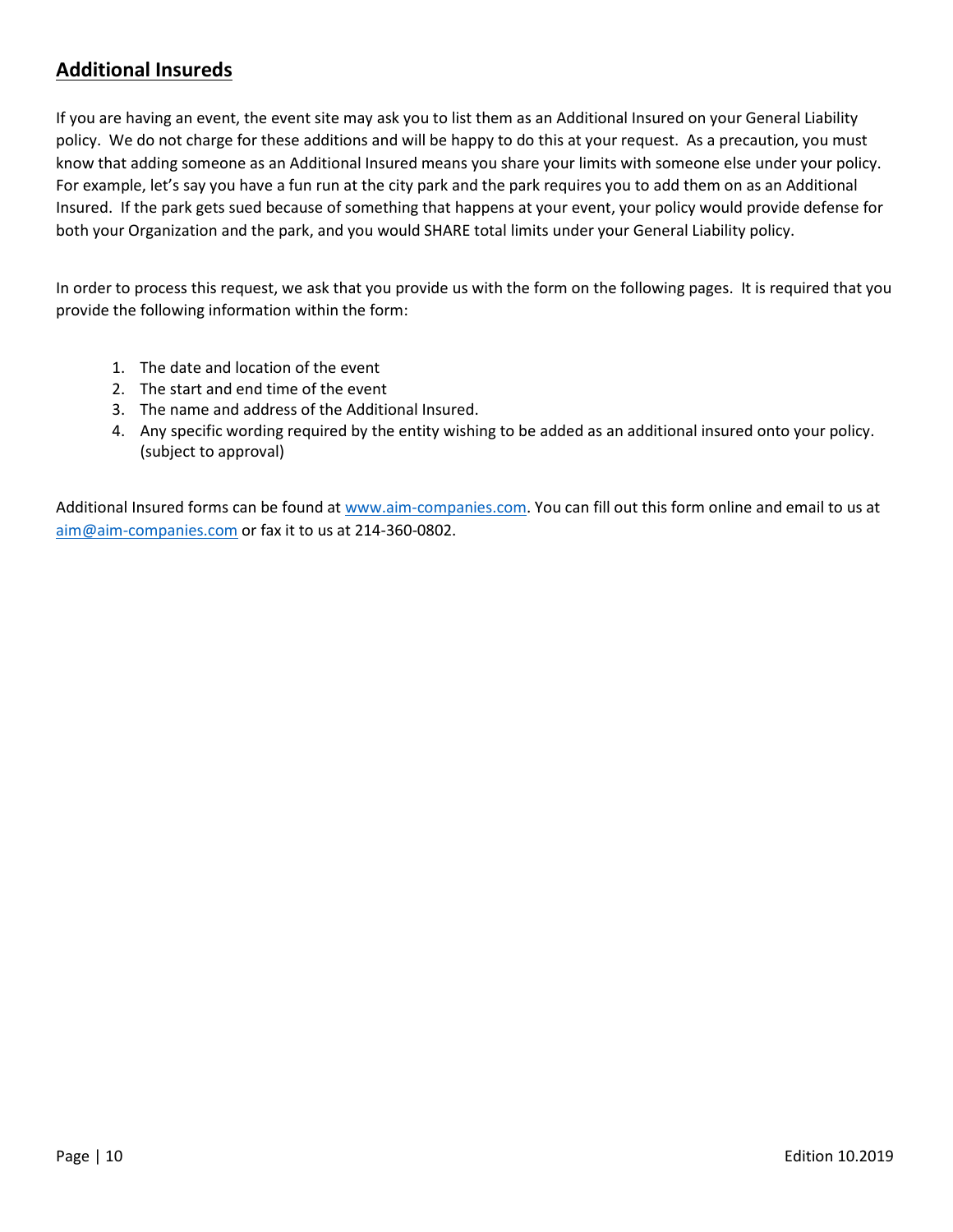ASSOCIATION<br>INSURANCE<br>MANAGEMENT INC

### **General Liability Additional Insured Request Form**

| <b>Organization Information:</b>                                                                                                                                                    |
|-------------------------------------------------------------------------------------------------------------------------------------------------------------------------------------|
|                                                                                                                                                                                     |
|                                                                                                                                                                                     |
|                                                                                                                                                                                     |
|                                                                                                                                                                                     |
|                                                                                                                                                                                     |
|                                                                                                                                                                                     |
| <b>Additional Insured Information:</b>                                                                                                                                              |
|                                                                                                                                                                                     |
| Mailing Address: Lawrence and Contract and Contract and Contract and Contract and Contract and Contract and Co                                                                      |
| City, State & Zip: 2008. The Contract of the City, State & Zip:                                                                                                                     |
| Same as above                                                                                                                                                                       |
|                                                                                                                                                                                     |
|                                                                                                                                                                                     |
|                                                                                                                                                                                     |
|                                                                                                                                                                                     |
| School/District<br>Insurable Interest of Additional Insured: (Circle or List)<br>Use of Premises<br>Grantor of Permit<br>Teacher/Instructor $\Box$<br>Other <u>________________</u> |
| <b>Acknowledgements:</b>                                                                                                                                                            |
| Please note, adding an Additional Insured means you agree to share the total limits of the policy.                                                                                  |
| Date:<br>Typed or Electronic Signatures are not accepted.                                                                                                                           |
| Please send to <i>aim@aim-companies.com</i> . Please allow 24 hours for processing.                                                                                                 |
| Association Insurance Management, Inc.                                                                                                                                              |
| PO Box 742946<br>$D = \begin{bmatrix} 1 & 0 & 0 \\ 0 & 1 & 0 \end{bmatrix}$                                                                                                         |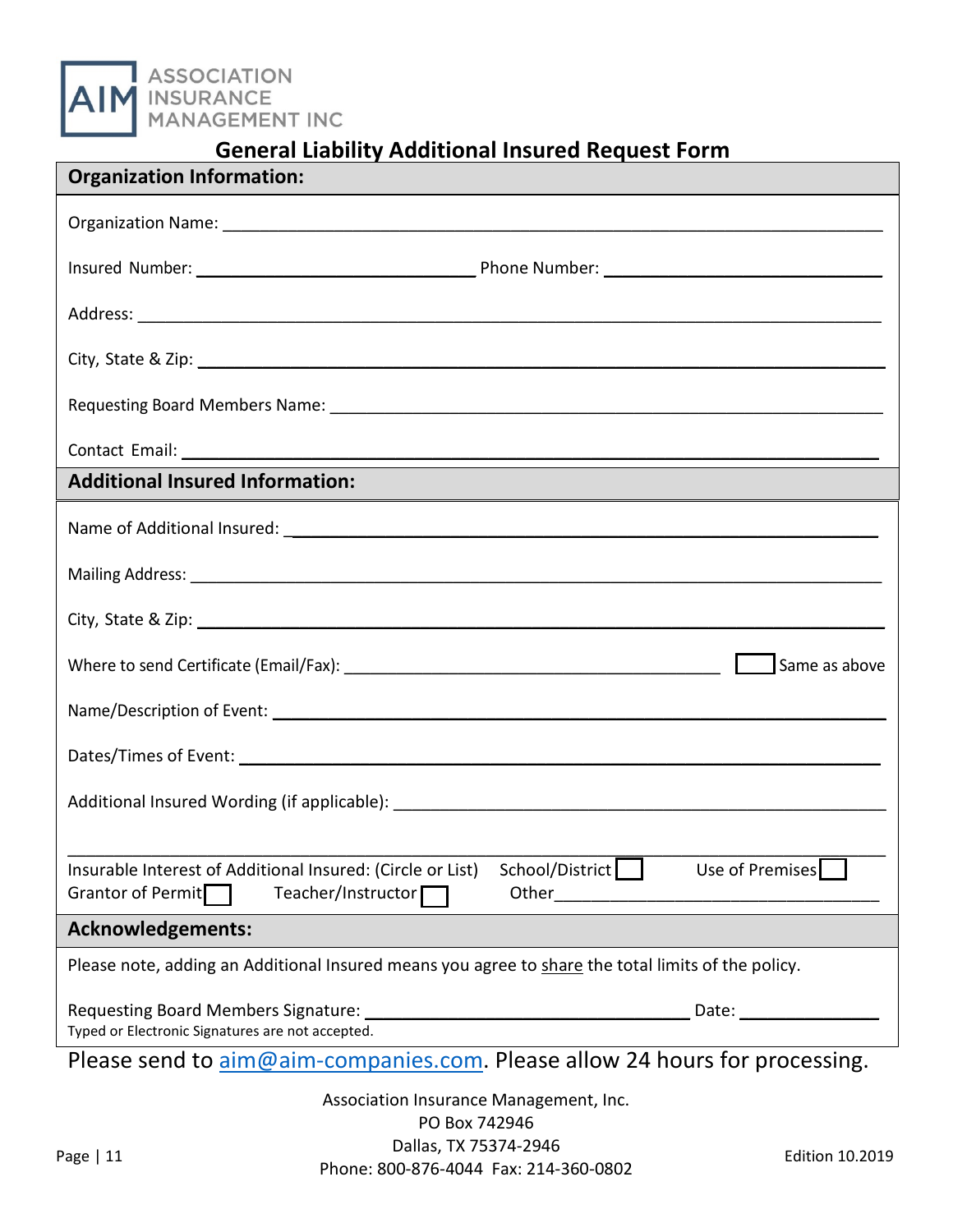

#### **Primary & Noncontributory Additional Insured Request**

General Liability Endorsement

| <b>Organization Information:</b>                                                                                                                                                                                               |                                                             |
|--------------------------------------------------------------------------------------------------------------------------------------------------------------------------------------------------------------------------------|-------------------------------------------------------------|
|                                                                                                                                                                                                                                |                                                             |
|                                                                                                                                                                                                                                |                                                             |
|                                                                                                                                                                                                                                |                                                             |
|                                                                                                                                                                                                                                |                                                             |
|                                                                                                                                                                                                                                |                                                             |
|                                                                                                                                                                                                                                |                                                             |
| <b>Additional Insured Information:</b>                                                                                                                                                                                         | <u> 1989 - Johann Stoff, amerikansk politiker (d. 1989)</u> |
|                                                                                                                                                                                                                                |                                                             |
|                                                                                                                                                                                                                                |                                                             |
|                                                                                                                                                                                                                                |                                                             |
| Where to send Certificate (Email/Fax): Network and the sense of the sense of the sense of the sense of the sense of the sense of the sense of the sense of the sense of the sense of the sense of the sense of the sense of th | Same as above                                               |
|                                                                                                                                                                                                                                |                                                             |
|                                                                                                                                                                                                                                |                                                             |
|                                                                                                                                                                                                                                |                                                             |
| Insurable Interest of Additional Insured: (Check or List)                                                                                                                                                                      | School/District<br>Use of Premises                          |
| Grantor of Permit<br>Teacher/Instructor  <br>Other                                                                                                                                                                             |                                                             |

By submitting this form you are requesting that an Additional Insured be added to your policy on a primary and noncontributory basis. We want to make sure you are fully aware of how adding this language can change your coverage.

The word "primary" in "primary and noncontributory" means that the insurance policy to which this applies will be the primary or first policy to pay out in the event of a claim if there were to be more than one insurer for the same incident or claim. The word "noncontributory" means the insurance policy to which this applies will be the only policy available to pay the claim. This policy will not require any other policy available, to contribute to payment of the claim.

We want you to fully understand that when you add an additional insured on a primary and noncontributory basis, this could reduce policy limits available to your organization (under your policy) and limit your ability to collect for damages from the Additional Insured. This could include damages involving negligence on the part of the Additional Insured.

Your signature below confirms you acknowledge and understand how adding this language could affect coverage under your policy.

| .                 |                                                  |                                                                                                    |                 |
|-------------------|--------------------------------------------------|----------------------------------------------------------------------------------------------------|-----------------|
| Acknowledgements: |                                                  |                                                                                                    |                 |
|                   |                                                  | Please note, adding an Additional Insured means you agree to share the total limits of the policy. |                 |
|                   | <b>Requesting Board Members Signature:</b>       | Date:                                                                                              |                 |
|                   | Typed or Electronic Signatures are not accepted. |                                                                                                    |                 |
|                   |                                                  | Please send to aim@aim-companies.com. Please allow 24 hours for processing.                        |                 |
| Page   12         |                                                  | Association Insurance Management, Inc.                                                             | Edition 10.2019 |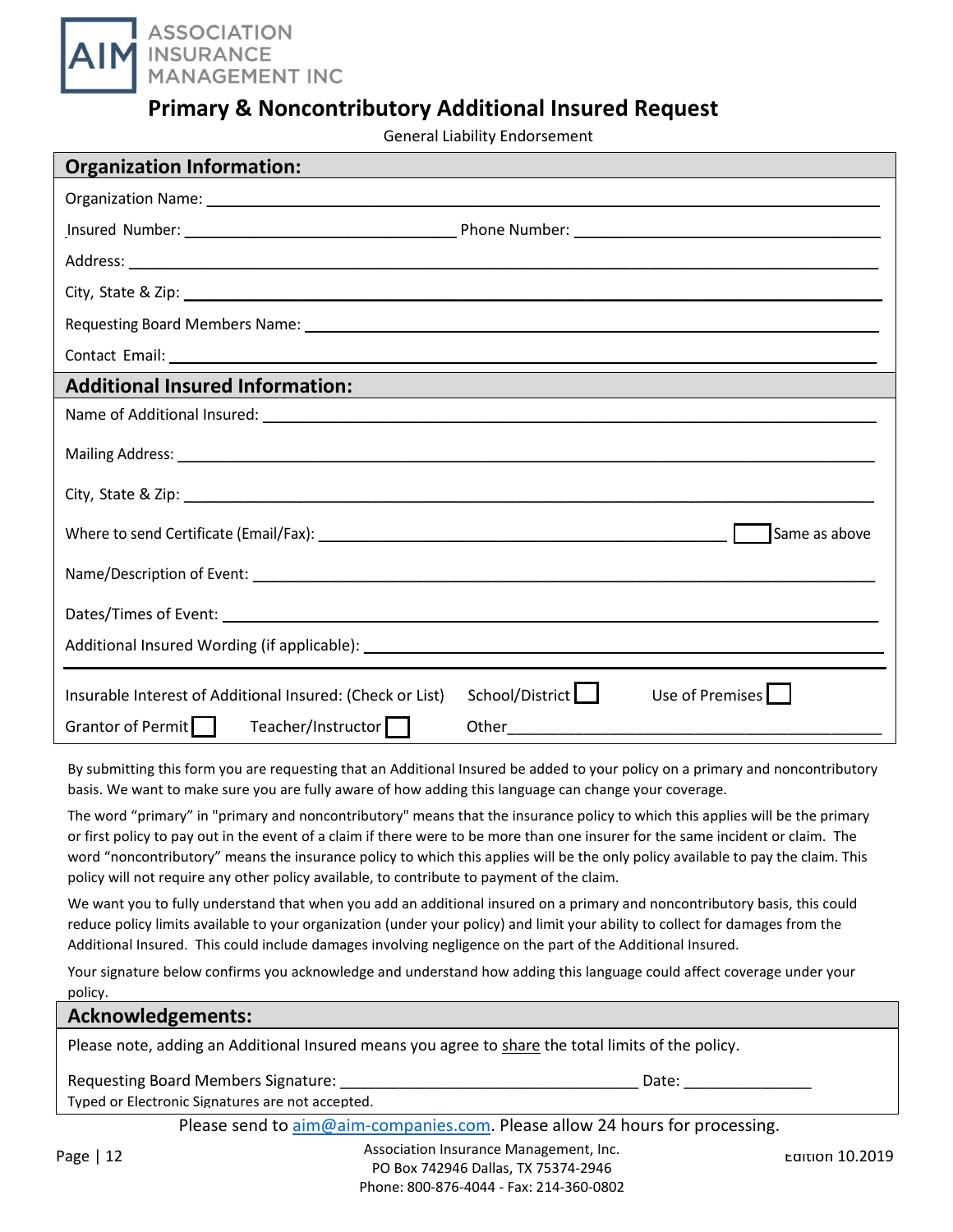#### <span id="page-12-0"></span>**Contractors/Vendors**

There are timeswhen your Organization will agree to bring certain vendors or contractors in as entertainment. Prior to bringing in a vendor or contractor, you should ask for a copy of their Certificate of Insurance. A Certificate of Insurance should only come from the insurance company where the vendor does his/her business. Make sure that there is a current date on the Certificate, as that will be your proof that the vendor has followed prudent business practice and has kept his/her insurance active. Your policy **does not insure such vendors**, but it does cover claims for attendees who get hurt from a vendor's services.

#### <span id="page-12-1"></span>**Host Liquor Liability**

Host Liquor Liability is NOT excluded under General Liability policies. Host Liquor Liability is defined as bodily injury or property damage arising out of the serving or distribution of alcoholic beverages by a party not engaged in this activity as a business enterprise. A liquor store or bar would be an example of a business enterprise serving or distributing liquor. The liability policies protect you when you host parties and events where alcohol is served. There is coverage whether you give the alcohol away or charge for it. No matter where the party is actually held, your liability insurance goes with you. The act of hiring a caterer to serve food and alcohol does not exclude your Host Liquor coverage. However, if you cater the event and the venue or caterer sells the alcohol, then they assume the liquor liability exposure. You should verify that they have liquor liability insurance by requesting proof of insurance.

#### <span id="page-12-2"></span>**Proceed With Caution**

The following activities are those which **ARE** covered under your General Liability insurance policy, but we ask that you follow the outlined precautions to limit the risk of a claim.



- 1. **Baby Sitting** Babysitting is something that you would provide during Parent Teacher group meetings or sponsored events. We ask that you have at least two adult volunteers (18 years or older) in the room at all times. This dual rule is in force to protect against any molestation claims, to provide a second witness to rule out false claims, and to provide extra assistance in the case of an emergency. **Paid** baby sitters are not covered under this policy.
- 2. **Athletic Events** Your General Liability policy covers athletic events such as fun runs, field day, and donkey basketball as long as they are being run by your Organization. Your General Liability policy does not cover athletic organizations which maintain a regular practice and competition schedule such as a football team or cheerleading squad. Your Parent Teacher group insurance policy is only meant to cover those 1 or 2 day events that your Organization runs…not the football team, the cheerleading squad, or the band.
- 3. **After School Programs** Your General Liability policy covers your after school programs. For the after school program to be considered your program your Organization must both organize and manage the program. If your Organization participates in an after school program that is organized and managed by the school, that program is not covered.

#### <span id="page-12-3"></span>**General Liability Deductible**

There is no deductible for a claim filed under this policy.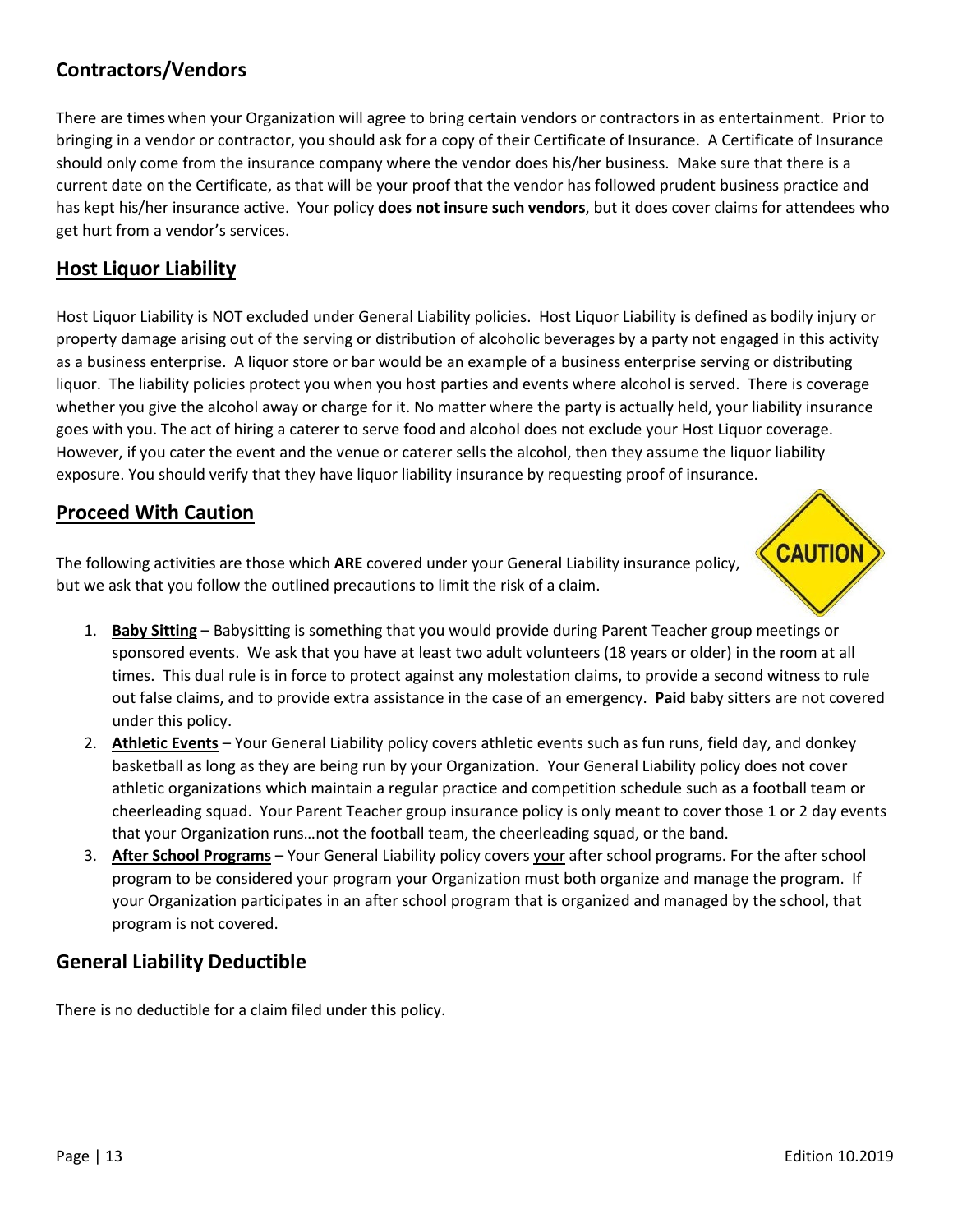# **Supplements to your General Liability Policy**

#### <span id="page-13-1"></span><span id="page-13-0"></span>**Extended Medical Payments**

#### **(Endorsement to General Liability)**

If you have General Liability, why do you need Extended Medical Payments Limits? How is it different? If you read the General Liability section, you will remember that there is only a \$5,000 provision for the Medical Payments component of your General Liability policy. If you have a claim above \$5,000, the injured party could sue your Organization for any amounts incurred.

The Medical Payments component provides additional coverage for out of pocket medical expenses and helps deter lawsuits. **This is by no means a replacement to your liability policy but a supplement, as the Medical Payments coverage does not provide protection in the event of a lawsuit.** 

Help deter lawsuits by providing additional coverage for out of pocket medical expenses.

#### **Extended Medical Payment Limits**

Extended Medical Payments coverage is available for purchase in the following Increased Limit Options:

- 1. \$10,000
- 2. \$25,000
- 3. \$50,000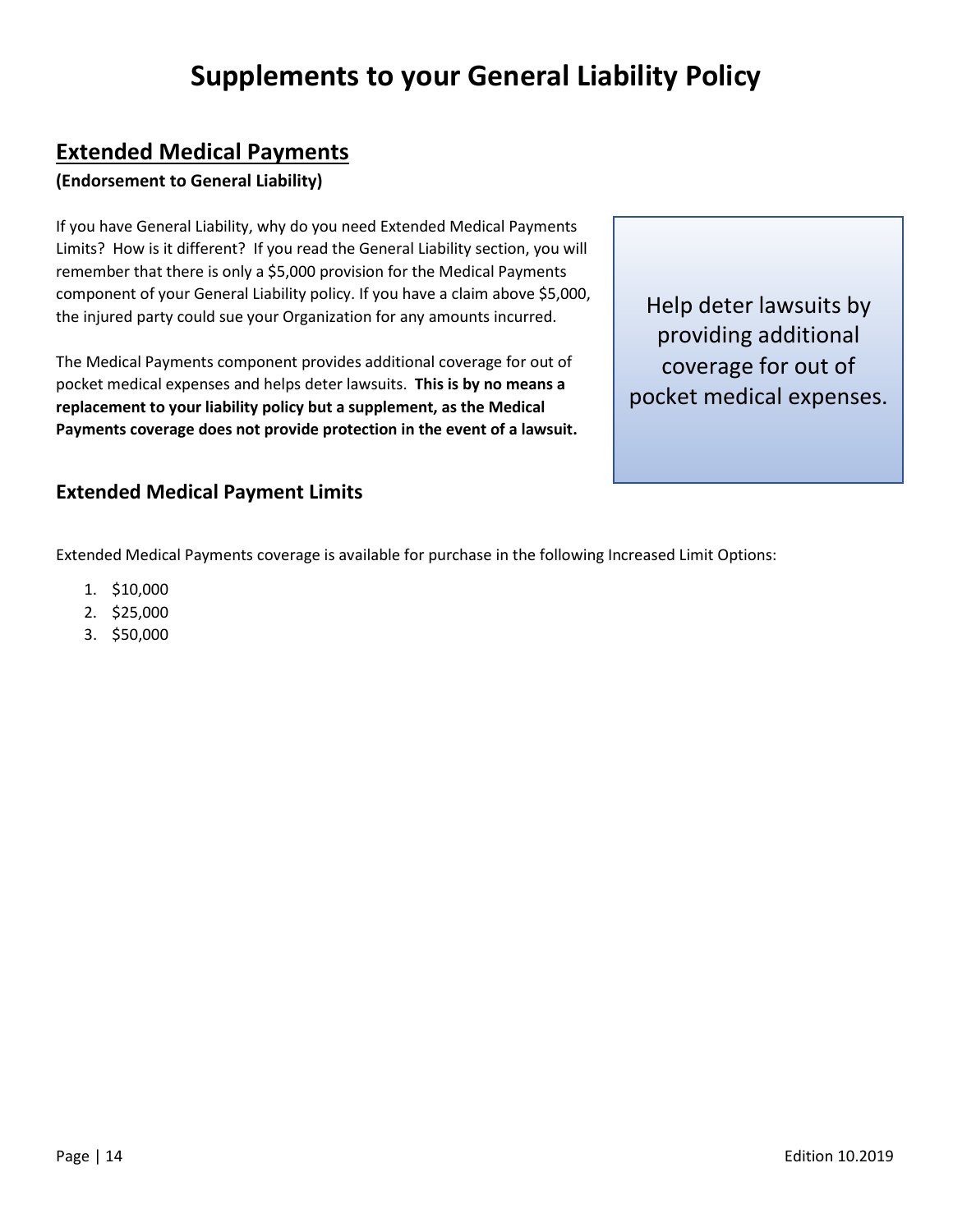#### <span id="page-14-0"></span>**Media Liability**

#### **(Endorsement to General Liability)**

As a supplement to your General Liability policy we also offer Social Media Liability Coverage. This coverage is designed to protect you from liability in the event you accidentally misuse or disclose information on your website or other social media site. This includes misuse of logo, copyright, pictures, confidential information and other misrepresentations or misappropriations.

#### **Coverage Highlights**

Media Liability coverage provides coverage for innocent mistakes like these:

- 1. **Pictures- do you have permission?** 
	- a. Invasion of privacy by posting a photograph that has not been released for use.
- 2. **Outside company logos- do you have occasion to include company logos for events?**
	- a. Infringement of copyright, trademark, or logo, when you accidentally post something.
- 3. **Do you make public ANY information that could be considered confidential?** 
	- a. You could be held liable for disclosing of confidential information.
- 4. **Could someone feel you misrepresented details of your event and hold you responsible?**

This list is not all inclusive. If you have a question about a specific situation and are inquiring if coverage is provided please call AIM at 800-876-4044.

#### **Media Liability Limits**

Media Liability is available for purchase in the following Limit Options:

- 1. \$25,000
- 2. \$50,000
- 3. \$75,000
- 4. \$100,000

#### <span id="page-14-1"></span>**Terrorism**

#### **(Endorsement to General Liability)**

Under the Terrorism Risk Insurance Act, you have the right to purchase insurance coverage for losses resulting from Certified Act of Terrorism (certified by the Secretary of the Treasury). In comparison to other risks Parent Teacher Groups face, the risk of a Certified Act of Terrorism occurring at one of your events is relatively low. Contact us with questions about determining if your organization needs Terrorism coverage.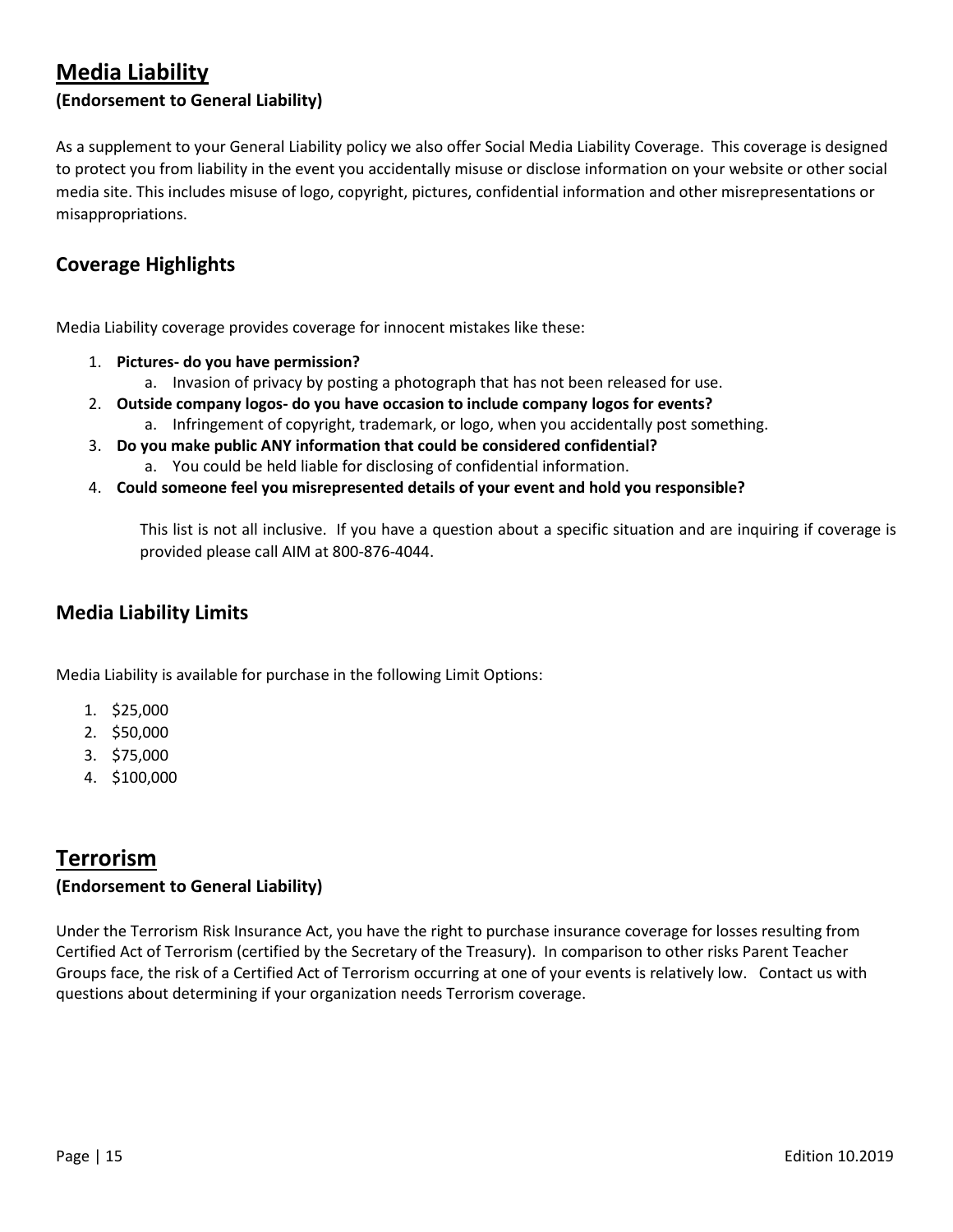# <span id="page-15-0"></span>**Professional Liability (Directors & Officers Liability)**

We've covered your events with the General Liability Policy and Medical Payments Coverage, but what about the decisions that you make as a board? As with any business, you as an officer of your Parent Teacher group can be sued for decisions that you make individually or as an Organization. These decisions can include what type of fundraiser to have, where to hold an event, or any other managerial decisions. This policy is to protect the way you manage your Organization and the decisions that are made by you and other board members.

Don't get sued for decisions you or the board have made.

#### <span id="page-15-1"></span>**Coverage Highlights**

The Officer's Liability policy provides \$1,000,000 to cover decisions you make as an officer. Other things that might fall under this coverage are:

- 1. Inappropriate use of Organization funds
- 2. Wrongful acts, misleading statements, or negligent acts
- 3. Discrimination
- 4. Not following your by-laws
- 5. Misrepresentation

#### <span id="page-15-2"></span>**Professional Liability Exclusions**

There are certain exclusions within your Professional Liability policy. The following are specifically excluded items:

- 1. Criminal acts
- 2. Any knowingly wrongful act
- 3. Willful or reckless behavior
- 4. Dishonesty

The above lists are not all inclusive. If you have a question about a specific situation and are inquiring if coverage is provided please call AIM at 800-876-4044.

#### <span id="page-15-3"></span>**Professional Liability Deductible**

There is a \$1500 deductible for a claim filed under this policy.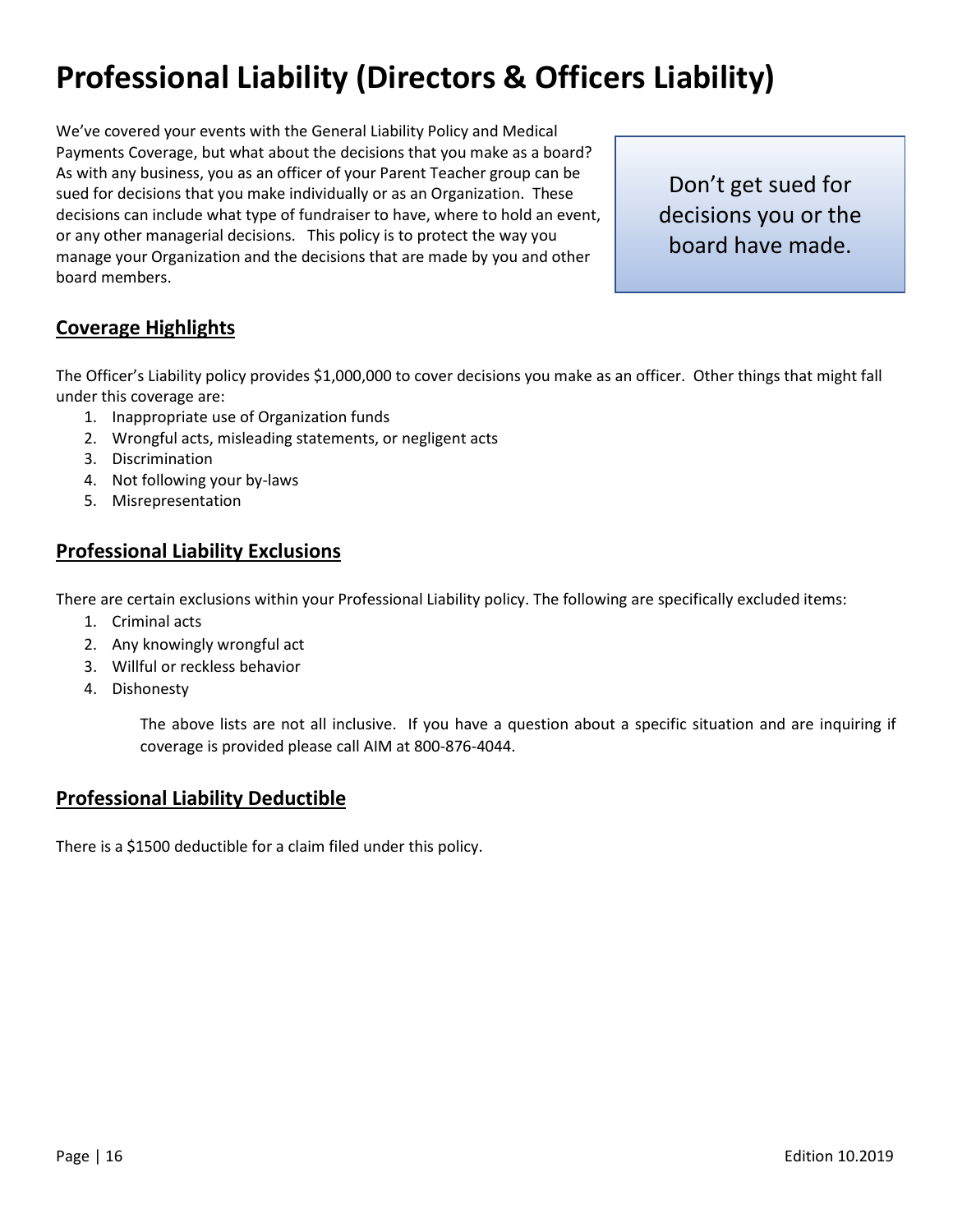# <span id="page-16-0"></span>**Fidelity Bond (Commercial Crime)**

A Parent Teacher group should be run like a business. You have a budget to work within, deadlines to meet, and events to plan. The main concern in any business is finances. You may have many different officers with check signing capabilities or you may trust one of your volunteers to run to the bank to deposit fundraising money. Although there may be various safeguards set up to protect your funds, there is still a large risk of someone embezzling your money. The Bond (or Commercial Crime) policy is set up to protect your money, scrip, securities, and other cash equivalents against embezzlement, robbery, and theft.

### <span id="page-16-1"></span>**Embezzlement, Robbery and Theft**

With the Fidelity Bond coverage, your funds are covered from embezzlement by anyone that you entrust with your Organization's money.

Some of the people your Organization might trust with your funds include:

- 1. Officers
- 2. Volunteers
- 3. Members

#### <span id="page-16-2"></span>**Position Bond vs. Blanket Bond**

### **The Two Biggest Obstacles Concerning Embezzlement:**

- 1. Understanding that trust can be broken under the right circumstances.
- 2. Thinking it won't happen to your Organization.

There are two types of bonds out there…Position Bonds (single person) and Blanket Bonds (Organization). Position Bonds usually cover only one person or one position within your Organization. While this option may seem less expensive than a Blanket Bond, these Bonds only protect your Organization if that particular person embezzles the money. For example, if your Organization only bonds the Treasurer, you will find yourself in a difficult situation if the President embezzles the money. The policy that AIM offers is a Blanket Bond. Under a Blanket Bond, it is not necessary to name everyone covered by the bond, nor the position that they hold within your Organization. In the event of a claim, we would ask if the person suspected of embezzlement was trusted with the money or if they stole funds belonging to your Organization. Your funds are also covered for anyone that has check signing capabilities who fraudulently forges a second signature on outgoing checks.

#### **Requirements and Conditions**

In order for Fidelity Bond coverage to apply to your organization, you must comply with the following requirements:

- 1. Your Organization must conduct an annual audit/review of the books by an audit/review committee or qualified accountant.
- 2. The monthly bank reconciliation must be reviewed and signed by someone who does not have authorization to sign checks. Financial software does not qualify under this requirement.

#### **Coverage may be voided if the above requirements are conditions are not followed.**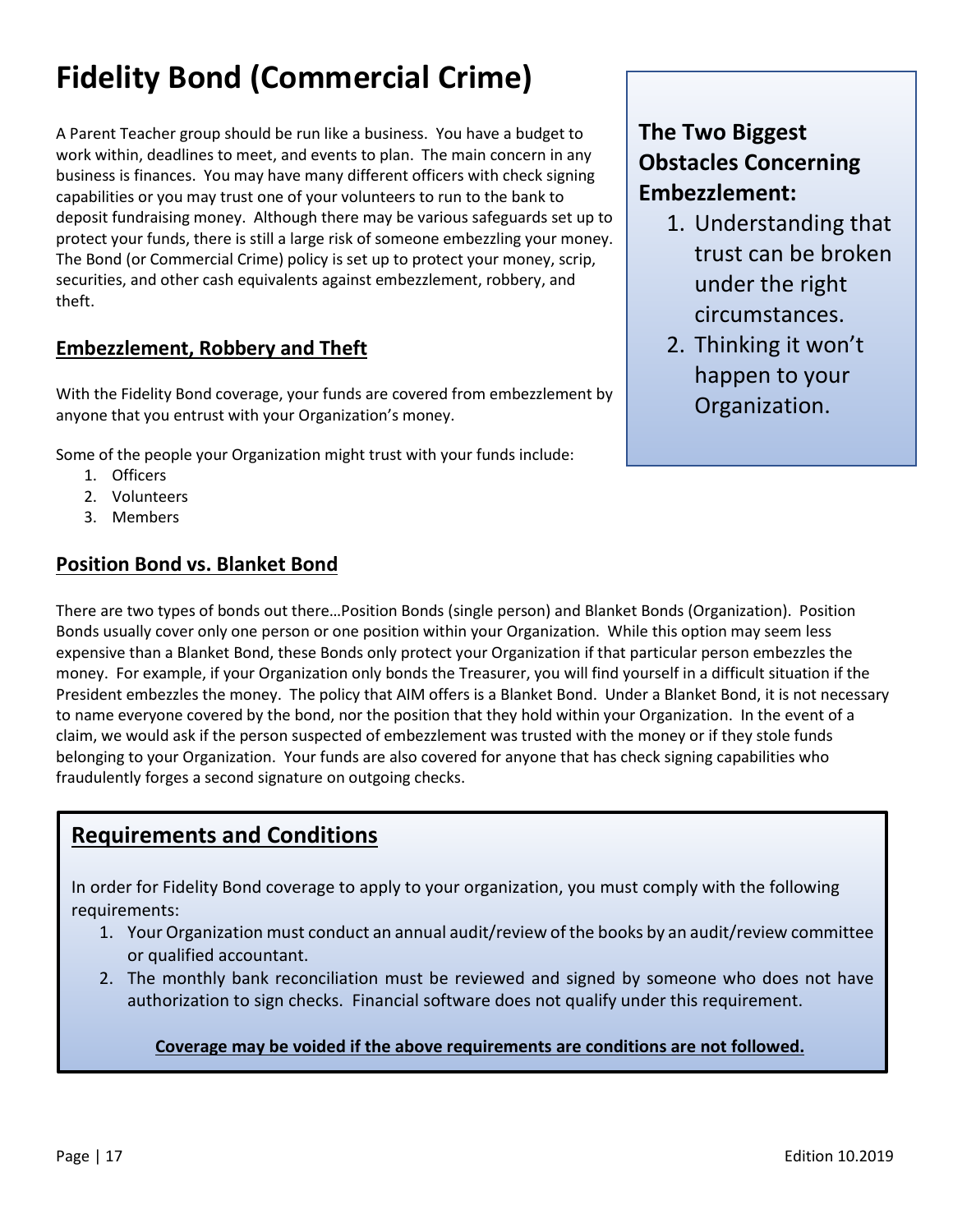#### <span id="page-17-0"></span>**Safeguarding Your Funds**

While the Bond policy is available to protect your funds should they become embezzled or stolen, it is much easier to avoid the situation altogether. With the right safety practices, you can keep your hard earned funds safe and avoid a disaster altogether.

#### **Fidelity Bond Limits**

Fidelity Bond coverage is available for purchase in the following Limit Options:

- 1. \$10,000
- 2. \$25,000
- 3. \$50,000

These are the standard amounts offered, but we offer limits up to \$250,000. If interested Please call AIM for pricing.

#### **Police Reports are Required**

Whether you are talking about embezzlement, robbery or theft, these are all very serious illegal crimes. In order to process a claim, you must notify the authorities in your area and furnish us with a police report naming the individual you suspect embezzled the funds. This may be the hardest part of any embezzlement claim, as the individual whom you suspect of the crime is probably someone very close to you and other members of the board.

#### <span id="page-17-1"></span>**Fidelity Bond Exclusions**

The Bond policy does not cover funds which disappear by mysterious or unexplained loss. Additionally, if the conditions of the bond policy are not followed, then your claim has the potential of being denied.

#### <span id="page-17-2"></span>**Fidelity Bond Deductible**

There is a \$250 deductible for a claim filed under this policy.

## **Top 10 Ways To Protect Your Funds Against Embezzlement**

- 1. Never take money belonging to the Organization home.
- 2. Deposit money into the bank daily, even if a project is on-going.
- 3. Two people should always count the money and sign the receipt verifying the amount.
- 4. Two signatures should be required on all checks.
- 5. Never sign a blank check or a check made out to "cash."
- 6. All bills should be paid by check, never cash.
- 7. AVOID Debit or Credit card use.
- 8. Conduct an annual audit/financial review of the books.
- 9. Have a non-signer physically receive, review and sign the bank statements monthly.
- 10. Purchase a Bond Policy and follow the requirements.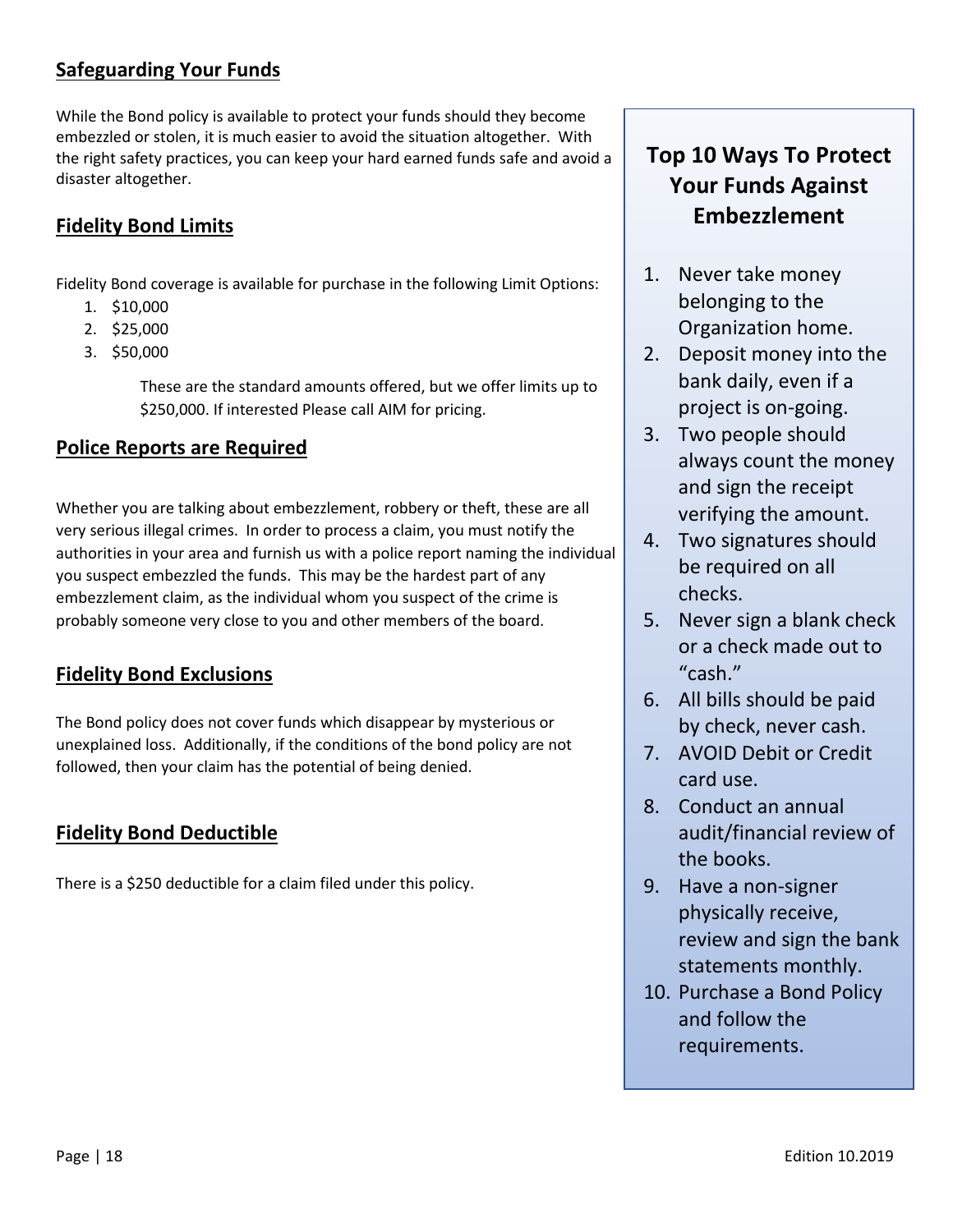# <span id="page-18-0"></span>**Inland Marine (Business Personal Property)**

Every Parent Teacher group is worried about theft. Whether someone breaks into the Organization's storage facility, or someone steals merchandise from an event, the issue of theft raises concerns. Your Property policy is there to protect the personal property of your Organization from such perils as theft or fire. One thing that most Parent Teacher groups don't realize is that your Property policy can also **protect your fundraising merchandise, auction items, and raffle prizes.**  For example: Your Organization conducts wrapping paper sales as a fundraiser and takes delivery of that merchandise on Friday. Until the children pick the merchandise up on Saturday, you agree to keep the wrapping paper in a portable storage building. What you don't realize is that the storage building has a leaky roof and a rainstorm is coming. Overnight, all of your wrapping paper is ruined, the children have come to pick up their wrapping paper for delivery, and your Treasurer says that your Organization still owes the fundraising company for the wrapping paper. This policy is designed to protect you in a situation like this.

<span id="page-18-1"></span>**Property Covered**

Your Property policy covers personal property of your Organization from perils such as fire, lightning, windstorm, theft, and vandalism. Personal property of Parent Techer groups are typically items including popcorn machines, school store supplies, cash registers, posters, coffee makers, and any other property that your Organization uses on a regular basis. As mentioned above, fundraising merchandise is also covered for the same perils.

#### <span id="page-18-2"></span>**Gifting Money To The School**

We all know that Parent Teacher groups raise money to purchase items to give to the school. To decrease your liability, AIM recommends that the Parent Teacher group not purchase any merchandise to give to the school directly. Instead, a better choice would be for the Parent Teacher group to "gift" the money to the school and allow the school to purchase the items that your Organization wishes to donate. We have included a sample gifting letter on the next page for you to use as a reference. While this is an acceptable form, we encourage you to put together your own gifting forms with your letterhead to use for your school.

"We don't have a lot of property as an Organization, but we do have fundraisers and raffles. Can the Property Policy protect raffle items in our possession for a short time?"

**ABSOLUTELY!**

Gift money directly to the school rather than purchasing the gift items yourself. See the following page for a sample gifting letter.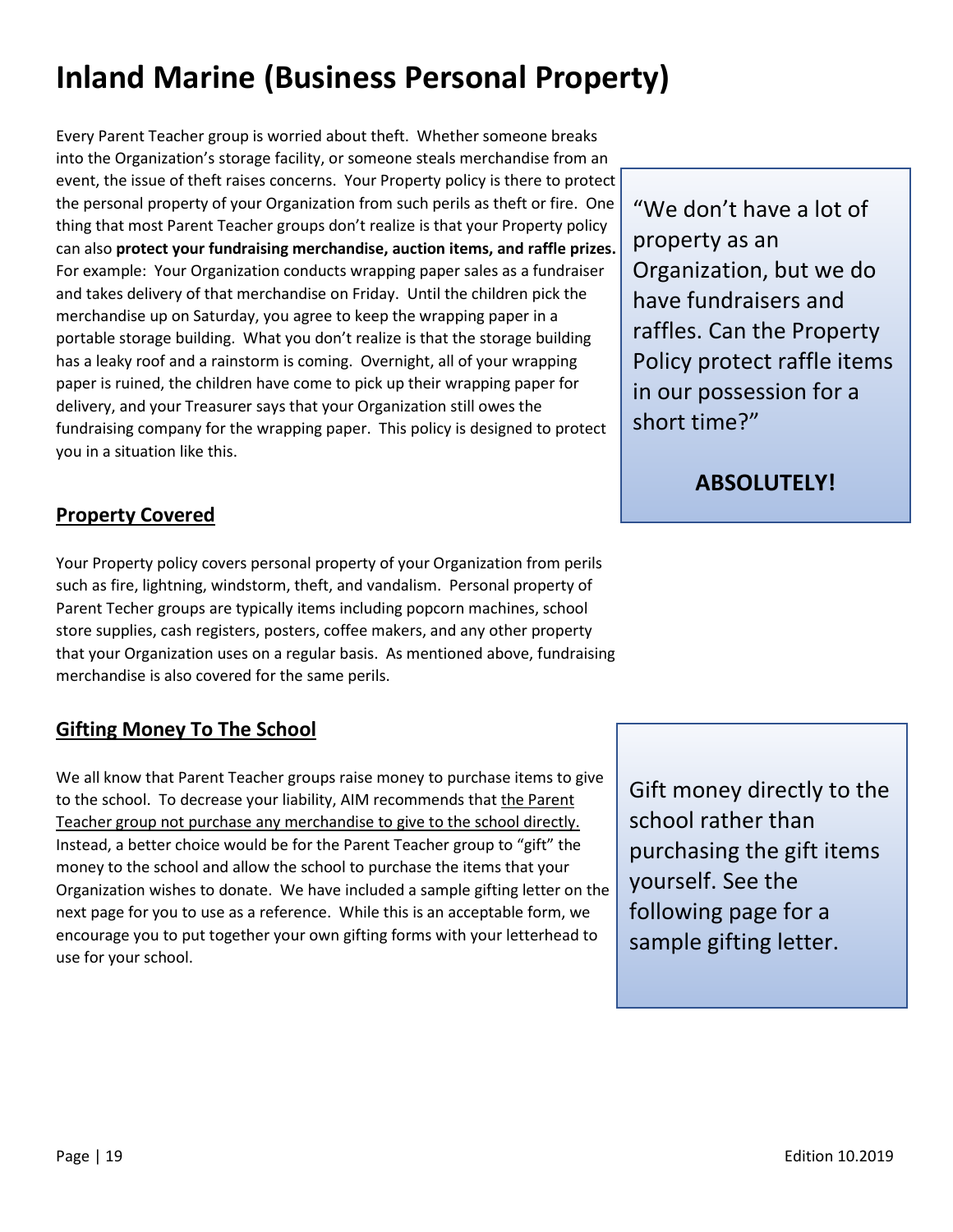## **Sample Financial Gifting Letter**

|                                                                                  | (Parent Group) | (School/School District)                                                                                                                                                                                                       |
|----------------------------------------------------------------------------------|----------------|--------------------------------------------------------------------------------------------------------------------------------------------------------------------------------------------------------------------------------|
|                                                                                  |                |                                                                                                                                                                                                                                |
| (Parent Group)                                                                   |                | (School/School District)                                                                                                                                                                                                       |
|                                                                                  |                | for the following purpose/purchase(s) of: __________________________________. If this purchase is not                                                                                                                          |
| made by __________________, this amount will be returned to the ________________ |                |                                                                                                                                                                                                                                |
| (Date)                                                                           |                | (Parent Group)                                                                                                                                                                                                                 |
|                                                                                  |                |                                                                                                                                                                                                                                |
| (Parent Group)                                                                   |                |                                                                                                                                                                                                                                |
| and a copy of the paid invoice.                                                  |                |                                                                                                                                                                                                                                |
| Signed ___________<br>(Parent Group) President                                   |                | Date: the contract of the contract of the contract of the contract of the contract of the contract of the contract of the contract of the contract of the contract of the contract of the contract of the contract of the cont |
|                                                                                  | Date:          |                                                                                                                                                                                                                                |
| Principal/Administrator                                                          |                |                                                                                                                                                                                                                                |
|                                                                                  |                | ---------------------- In the case of equipment purchase, also complete the following ----------------------                                                                                                                   |
|                                                                                  |                |                                                                                                                                                                                                                                |
| (Parent Group)                                                                   |                |                                                                                                                                                                                                                                |
|                                                                                  |                | The/these item(s) will become the property of the school. It is to be used for the following purpose(s):                                                                                                                       |
|                                                                                  |                |                                                                                                                                                                                                                                |
|                                                                                  |                |                                                                                                                                                                                                                                |
| (Parent Group)                                                                   |                |                                                                                                                                                                                                                                |
|                                                                                  |                | The school will be responsible for the maintenance of the item and for providing supplies. In case of loss                                                                                                                     |
|                                                                                  |                | or theft, the school will be responsible for replacement and agrees to replace the item with a like kind. The                                                                                                                  |
|                                                                                  |                | school will hold the _________________________________harmless for any claim arising out of ownership of the                                                                                                                   |
| use of the item(s).                                                              | (Parent Group) |                                                                                                                                                                                                                                |
|                                                                                  |                |                                                                                                                                                                                                                                |
| (Parent Group) President                                                         |                |                                                                                                                                                                                                                                |
|                                                                                  |                |                                                                                                                                                                                                                                |
| Principal/Administrator                                                          |                |                                                                                                                                                                                                                                |
|                                                                                  |                | ** The general _________________________ membership must provide for any expenditure through a budget                                                                                                                          |
| (Parent Group)                                                                   |                |                                                                                                                                                                                                                                |
| general membership.                                                              |                | adoption/amendment and a specific vote at a general meeting. This agreement is void if not ratified by the                                                                                                                     |
|                                                                                  |                | All waivers letters and agreements provided here are samples meant to serve as a guideline, and may not r                                                                                                                      |

All waivers, letters and agreements provided here are samples, meant to serve as a guideline, and may not reflect language specific to your use, or your state. We recommend consulting an attorney should you need to implement any contractual agreement, waiver or gifting letter.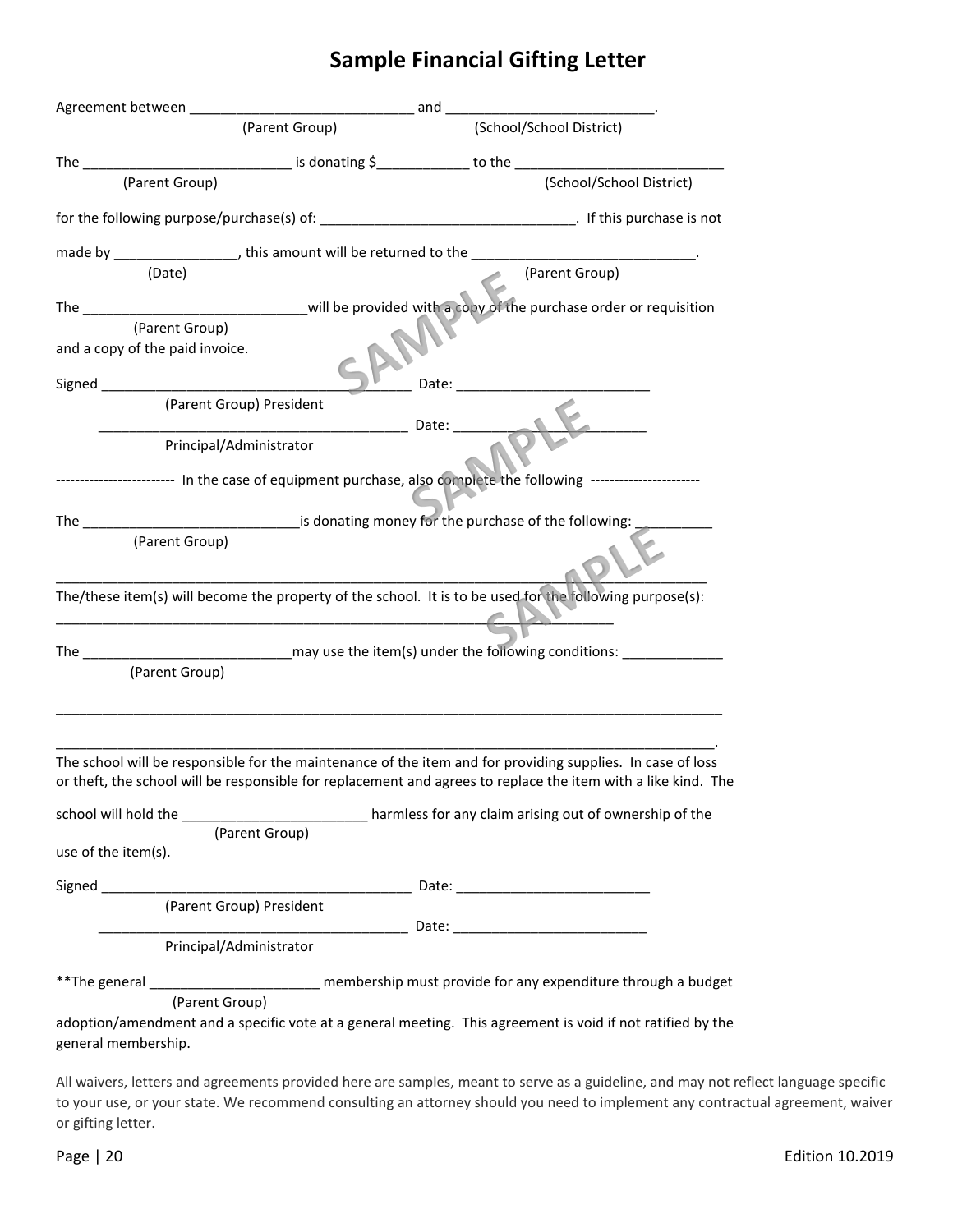#### <span id="page-20-0"></span>**Gifting Property Directly To The School**

Although we recommend that any Parent Teacher group donate money directly to the school instead of gifting property, we do recognize that many Organizations will donate property directly to the school. If this is the route your Organization chooses, we recommend getting the school to sign a Hold Harmless Agreement for the property that is donated. The Hold Harmless Agreement says that the school will hold your Organization "harmless" for any maintenance or accidents of the donated property. We have included a sample Hold Harmless Agreement in this Risk Management Guide.

Always use a Hold Harmless Agreement when donating property directly to any school.

#### <span id="page-20-1"></span>**Inland Marine Exclusions**

There are certain exclusions within your Property policy. The following is a list of specifically excluded items:

- 1. Scrip/Gift Certificates The theft of scrip is not covered. Scrip is covered under the Bond policy for embezzlement or theft.
- 2. Marquees Many Parent Teacher groups will conduct a fundraiser for a new sign or marquee which will go in front of the school. Once these signs are permanently grounded, they become real property and are usually covered under the school's Property and Casualty policy.
- 3. Computer Labs As with the marquees, once these computers are given to the school for use by the students, they become property of the school. These labs are not for everyday use by the Parent Teacher group. A computer specifically dedicated for your Organization's use however, is covered.
- **4.** Playground Equipment This policy does not cover any playground equipment on school grounds. This property should be covered under the school's property policy. **(Note: under many school insurance policies, items such as Marquees, Computers, and Playground Equipment must be gifted to the school in order to provide coverage)**
- **5.** Other perils This policy does not provide coverage for wear and tear, dishonest or criminal acts by a member of the Parent Teacher group, or damaged property prior to your policy start date.

The above list is not all inclusive. If you have a specific question about coverage and a if coverage is provided please call AIM at 800-876-4044.

#### <span id="page-20-2"></span>**Inland Marine Deductible**

There is a \$250 deductible for a claim filed under this policy.

#### <span id="page-20-3"></span>**Terrorism**

#### **(Endorsement to Inland Marine)**

Under the Terrorism Risk Insurance Act, you have the right to purchase insurance coverage for losses resulting from Certified Act of Terrorism (certified by the Secretary of the Treasury). In comparison to other risks Parent Teacher Groups face, the risk of a Certified Act of Terrorism causing a property loss to your organization is relatively low. Contact us with questions about determining if your organization needs Terrorism coverage.

### **Sample Hold Harmless Agreement**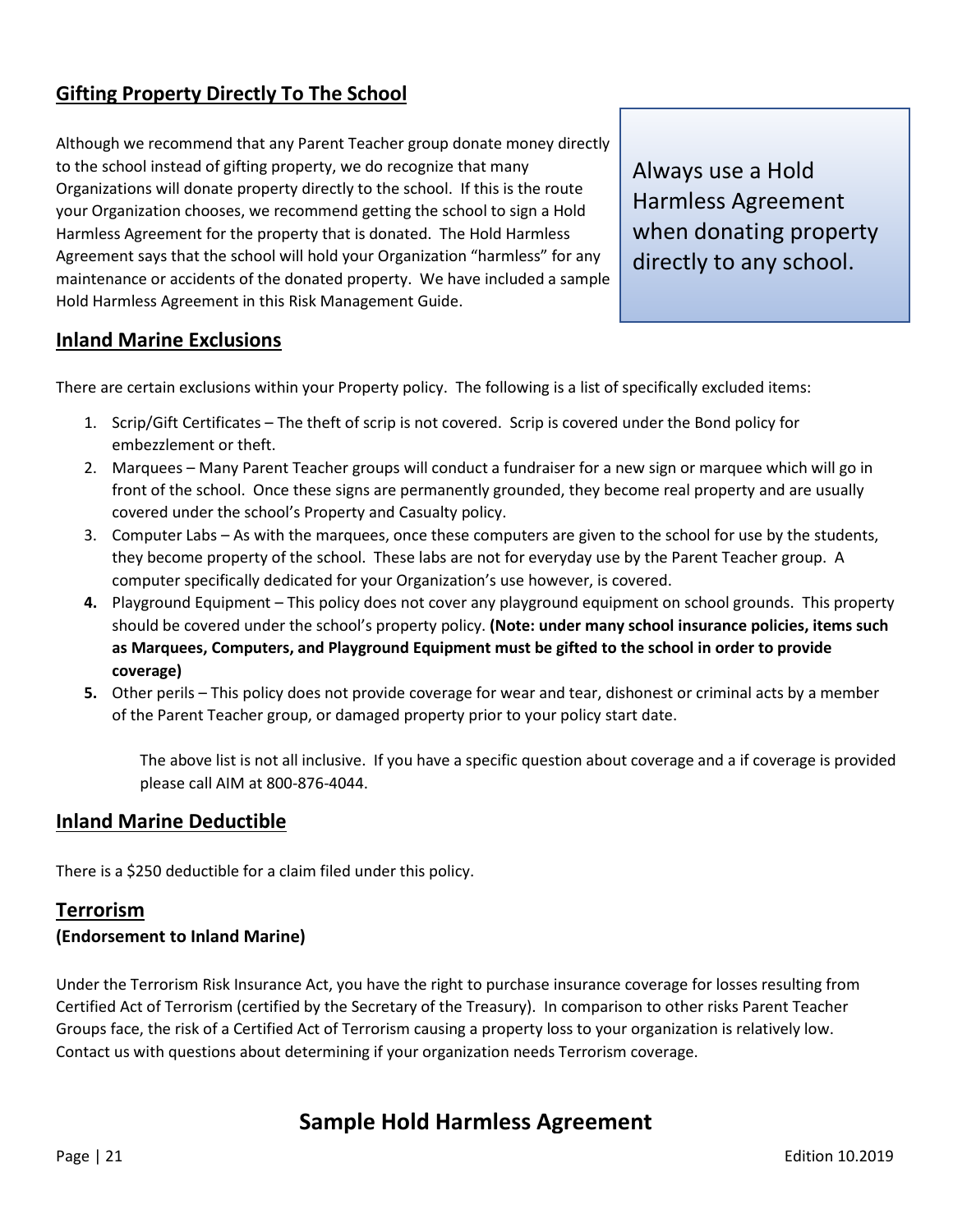#### (Name of the Parent Teacher Group) Parent Teacher Group Address

(Name of the Parent Teacher Group)'s insurance does not cover vendors, concessionaires or service providers. Consequently, all vendors, concessionaires or service providers are required to provide Evidence of Insurance to (Name of the Parent Teacher Group) unless annual Evidence of Insurance has been filed with the (Name of the Parent Teacher Group)'s Insurance Broker.

#### **HOLD HARMLESS AGREEMENT**

For (Name of the Parent Teacher Group) Fund Raising Vendors, Concessionaires, or Service Providers.

#### **Insurance Requirements:**

- (a) Workers' Compensation Insurance. Required if you have employees engaged in the performance of work under the agreement.
- (b) Comprehensive General Liability, Required \$1,000,000. Combined Single Limit. This policy shall cover, among other risks, the contractual liability assumed by vendor/concessionaire/service provider under the indemnification provision set for in the agreement, and include Bodily Injury, Property Damage, Personal Injury.
- (c) Automobile Liability Insurance. Required only if you are providing transportation (e.g., limousine or bus service) at (Name of the Parent Teacher Group)'s event. \$5,000,000 limit required.

If you (vendor/concessionaire/service provider) fall under (b) or (c), a Certificate of Insurance showing policy limits and an endorsement to the policy MUST be submitted with your contract.

#### **Contract containing the following language MUST be added to the above policies (b) and (c) as an Additional Insured:**

The (Name of the Parent Teacher Group), including all of their officers, directors, members and volunteers. The Insurance afforded by this policy shall be primary insurance to any other valid and collectible insurance available to (Name of the Parent Teacher Group) and

(Name of vendor/concessionaire/service provider)

\_\_\_\_\_\_\_\_\_\_\_\_\_\_\_\_\_\_\_\_\_\_\_\_\_\_\_\_\_\_\_\_\_\_\_\_\_\_\_\_\_\_\_\_\_\_\_\_\_\_\_\_\_\_\_\_\_\_\_\_\_\_\_\_\_\_

I/WE\_\_\_\_\_\_\_\_\_\_\_\_\_\_\_\_\_\_\_\_\_\_\_\_\_\_\_\_\_\_\_\_\_\_\_\_\_\_\_\_\_\_\_\_\_ (vendor/concessionaire/service provider) agree(s) to defend and to indemnify and hold harmless, at my own cost, the (Name of the Parent Teacher Group) and all of their officers, directors, members and volunteers.

\_\_\_\_\_\_\_\_\_\_\_\_\_\_\_\_\_\_\_\_\_\_\_\_\_\_\_\_\_\_\_\_\_\_\_\_\_\_\_\_\_\_\_\_\_\_\_\_\_\_\_\_\_\_\_\_\_\_\_\_\_\_\_\_\_\_\_\_\_\_\_\_\_\_\_\_\_\_\_\_\_\_\_\_\_\_\_\_\_\_\_\_\_\_\_\_\_\_\_\_\_\_\_\_\_\_\_\_

NOTE: The terms and conditions of this agreement shall apply with respect to Vendor's/Concessionaire's/Service Provider's operations on the premises located at:

| Date:                                    | Signed: |
|------------------------------------------|---------|
| (vendor/concessionaire/service provider) |         |
| Name of Entity:                          | Title:  |

Note: Failure of Vendor/Concessionaire/Service Provider to keep the required insurance policies in full force and effect during the work covered by this agreement shall constitute a breach of this agreement. In the event of a breech, (Name of the Parent Teacher Group) shall have the right but not the duty to procure insurance covering the vendor for the period of this agreement. The cost of this insurance will be deducted by the (Name of the Parent Teacher Group) from proceeds due to the Vendor/Concessionaire/Service Provider.

All waivers, letters and agreements provided here are samples, meant to serve as a guideline, and may not reflect language specific to your use, or your state. We recommend consulting an attorney should you need to implement any contractual agreement, waiver or gifting letter.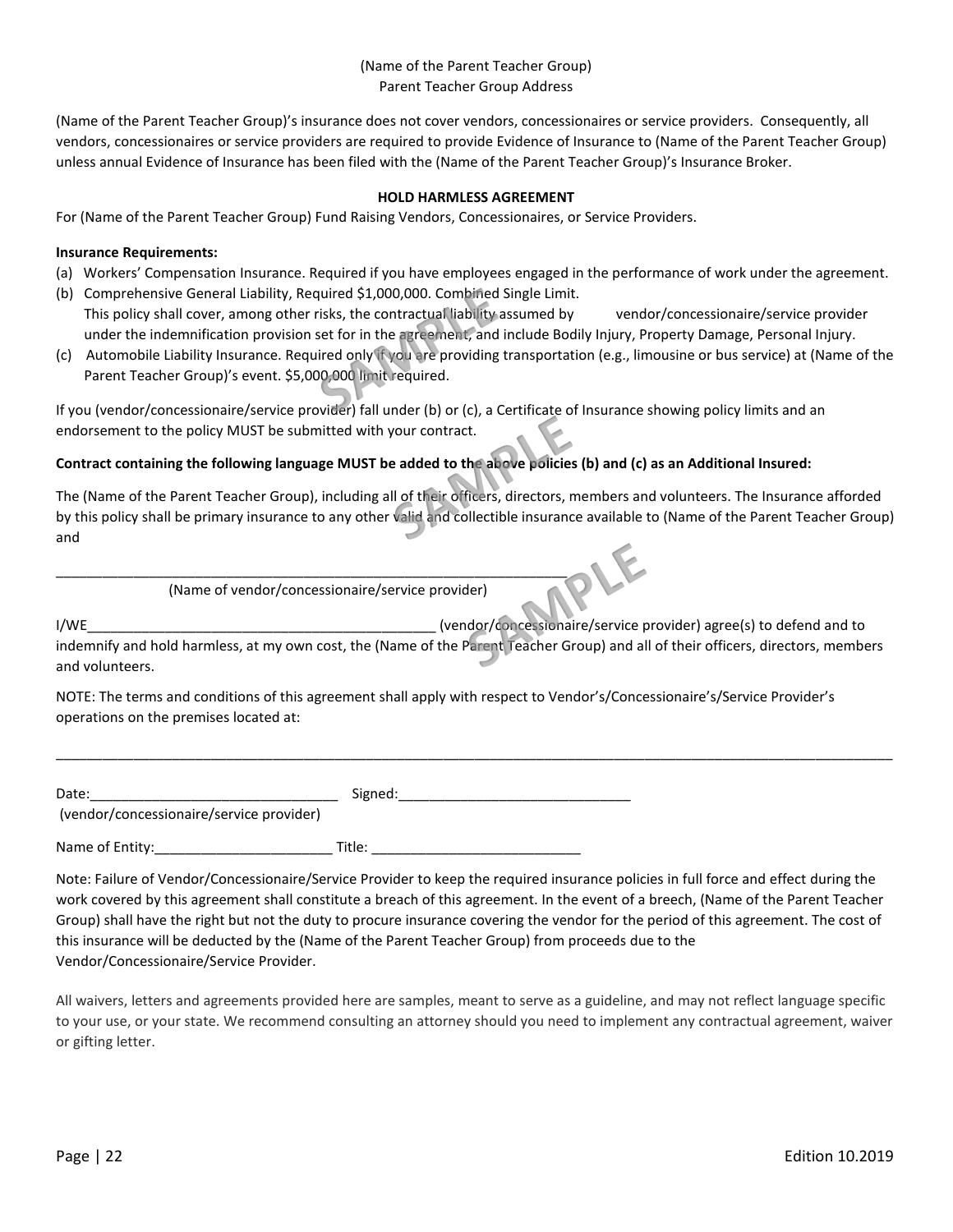# <span id="page-22-0"></span>**Claims**

We take claims very seriously and ask that you let us know about a potential claim as soon as possible. We have included the following Notice of Occurrence claim form in this publication, but you may also print one off from AIM's website www.aim-companies.com or call us at 800-876-4044.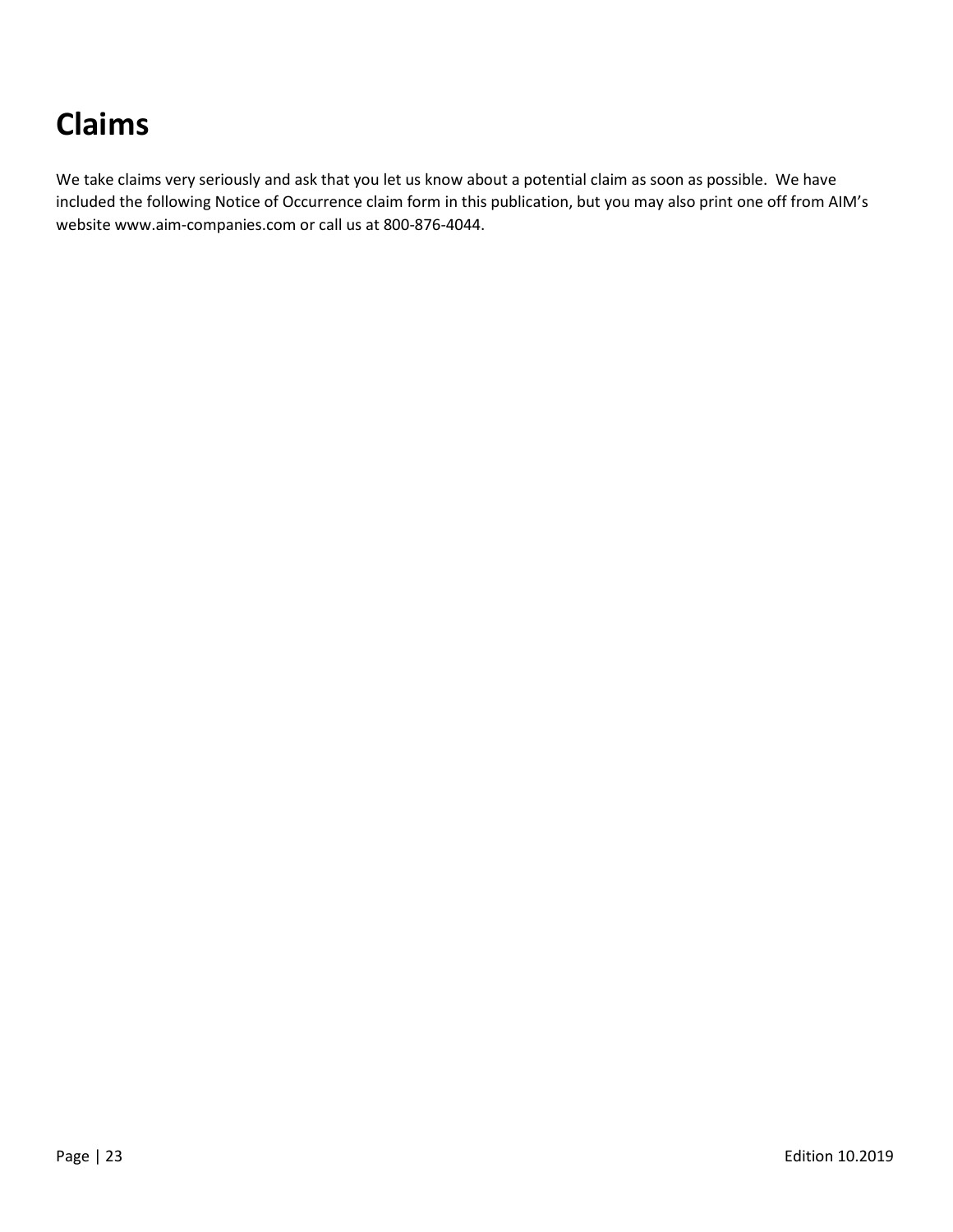

#### **Claim Form**

<span id="page-23-0"></span>Date: \_\_\_\_\_\_\_\_\_\_\_\_\_\_

Ï

Producer/Mailing Address: AIM Association Insurance Management, Inc. PO Box 742946 Dallas, TX 75374 1-800-876-4044 \* FAX 214-360-0802 [PTAClaims@aim-companies.com](mailto:PTAClaims@aim-companies.com)

#### **Insured Information:**

|         | Theft of money              |                        |
|---------|-----------------------------|------------------------|
|         | Was a police report filed?  | If so, please include. |
|         | Theft or Damage of property |                        |
| $\perp$ | Was a police report filed?  | If so, please include. |
|         | Injury                      |                        |
|         | Other:                      |                        |

#### **Witness Contact Information:**

| Phone:<br><u> 1980 - Jan Barnett, amerikansk politik (</u>                                                                               |
|------------------------------------------------------------------------------------------------------------------------------------------|
|                                                                                                                                          |
| Phone:<br><u> 1980 - Jan Samuel Barbara, margaret eta idazlea (h. 1982).</u><br>1900 - Jan Sarah Barbara, italiar eta idazlea (h. 1900). |
|                                                                                                                                          |
|                                                                                                                                          |

 $\Gamma$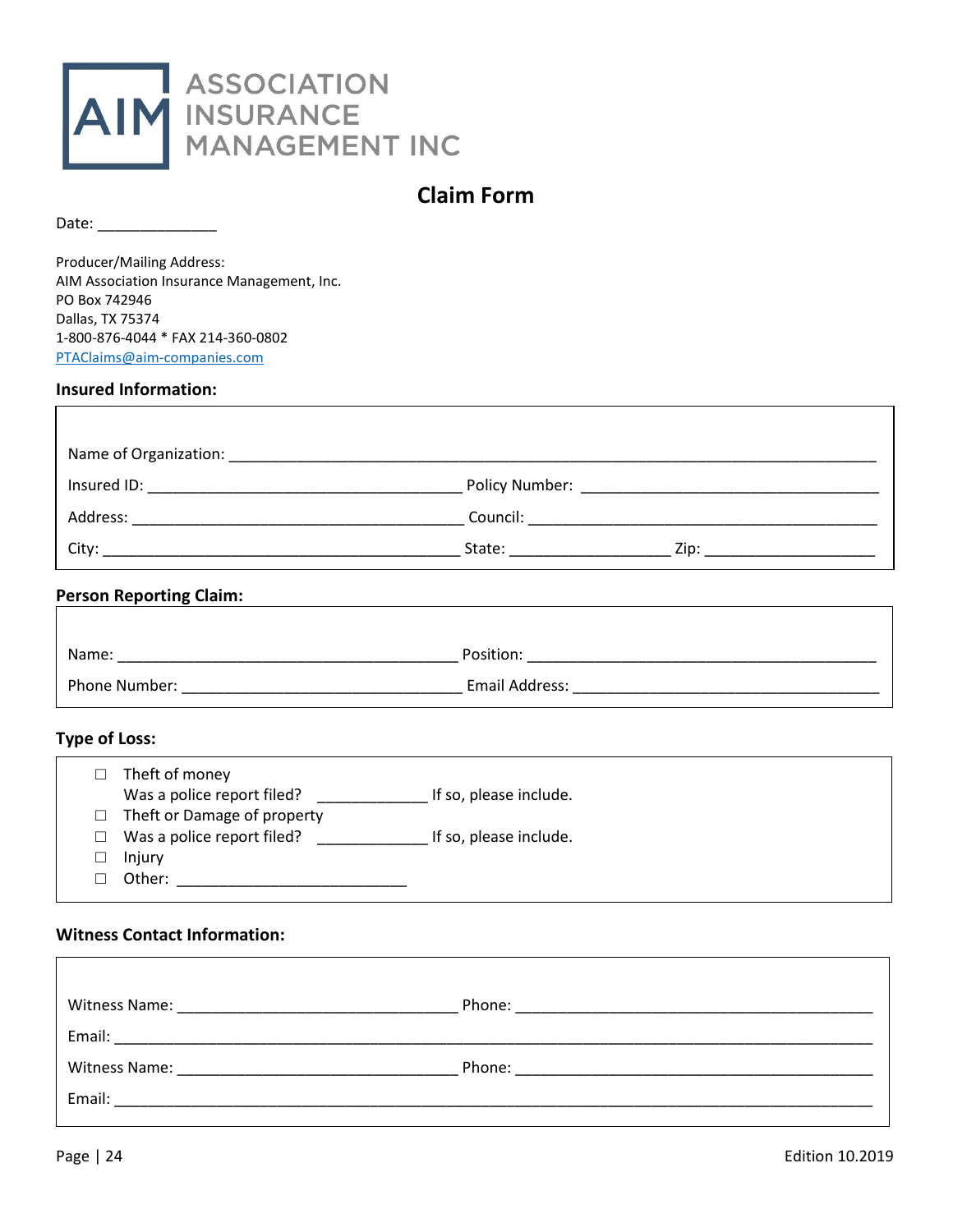#### **Injured Party Information:**

 $\Gamma$ 

|                                               |  | State: _________________ |  |  |
|-----------------------------------------------|--|--------------------------|--|--|
|                                               |  |                          |  |  |
| Description of Injury: Description of Injury: |  |                          |  |  |
|                                               |  |                          |  |  |
|                                               |  |                          |  |  |
|                                               |  |                          |  |  |
|                                               |  |                          |  |  |

If you have any photos or videos of the event, please provide them.

#### **Additional Information:**

٦